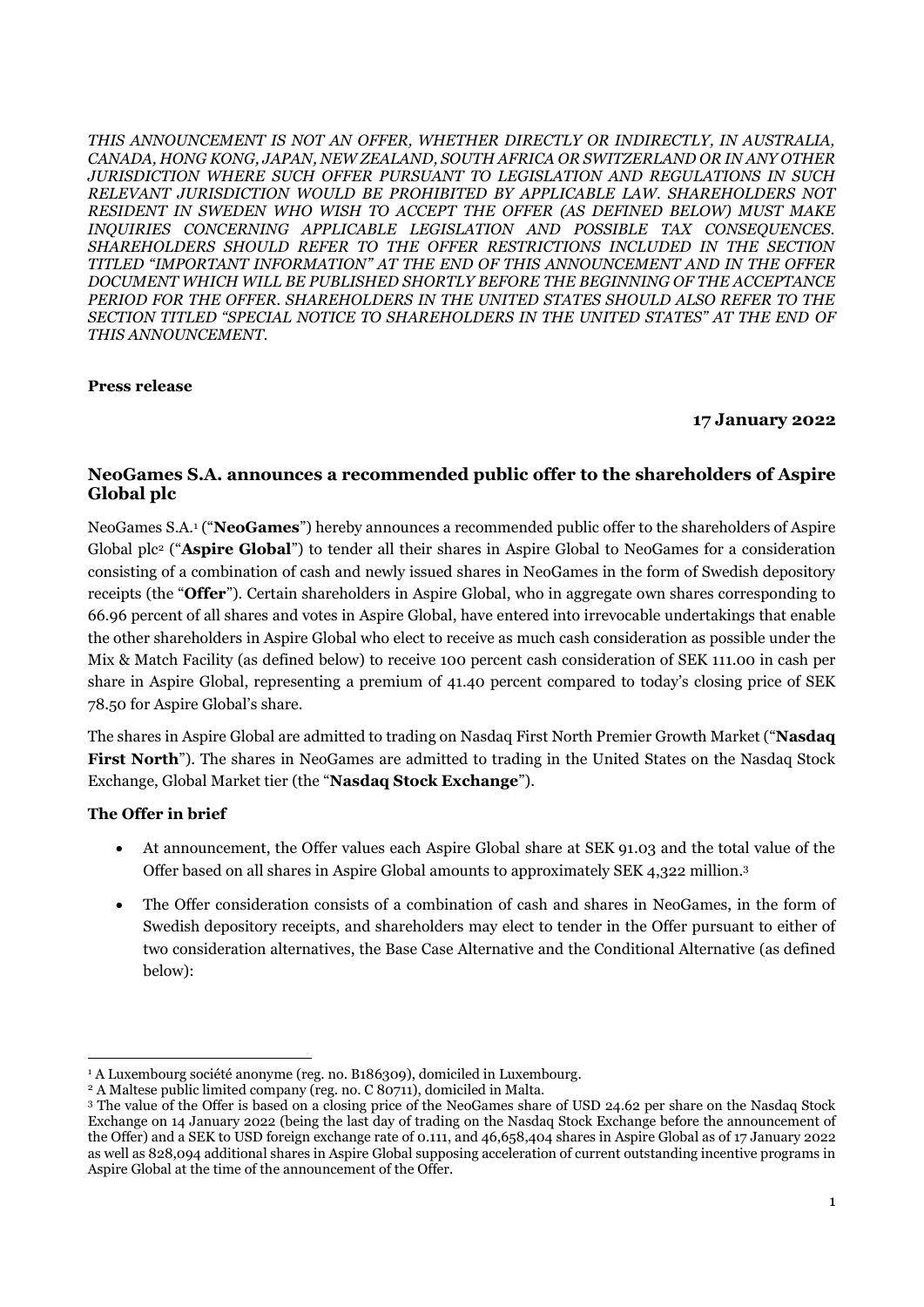#### *The Base Case Alternative*

- o NeoGames offers each shareholder in Aspire Global the following consideration (the "**Base Case Alternative**"):
	- in respect of 50 percent of the number of Aspire Global shares tendered by such shareholder: SEK 111.00 in cash per Aspire Global share; and
	- in respect of the remaining 50 percent of the number of Aspire Global shares tendered by such shareholder: 0.320 shares<sup>4</sup> in NeoGames per Aspire Global share in the form of Swedish depository receipts.
- o As part of the Base Case Alternative, NeoGames offers to the shareholders in Aspire Global a so-called mix & match facility, whereby each shareholder in Aspire Global, subject to the restrictions set out below, may elect to receive as much cash consideration as possible or as much share consideration as possible for their Aspire Global shares (the "**Mix & Match Facility**"). In aggregate, up to a total of 7.6 million new shares in NeoGames, represented by a corresponding number of Swedish depository receipts, will be issued as consideration in the Offer, and up to a total of approximately SEK 2,636 million will be paid in cash.<sup>5</sup> This proportion between shares and cash will not be varied in aggregate as a result of individual elections made under the Mix & Match Facility. In order for individual shareholders of Aspire Global to receive a higher proportion of a certain elected consideration alternative under the Mix & Match Facility, other shareholders must have made reverse elections to a corresponding extent.
	- However, as set out below, due to undertakings from certain shareholders in Aspire Global, all other shareholders in Aspire Global that elect as much cash consideration as possible will receive such consideration in full.
	- Provided that 100 percent cash consideration is elected under the Mix & Match Facility, the Base Case Alternative represents a premium of approximately 41.40 percent compared to the closing price of SEK 78.50 for Aspire Global's share on Nasdaq First North on 17 January 2022, being the last day of trading before the announcement of the Offer.
	- Aspire Global's independent bid committee has confirmed to NeoGames that it has unanimously decided to recommend that Aspire Global's shareholders accept the Base Case Alternative in the Offer with an election of as much cash consideration as possible under the Mix & Match Facility.

#### *The Conditional Alternative*

-

o As an alternative to the Base Case Alternative, NeoGames offers each shareholder in Aspire Global the following consideration (the "**Conditional Alternative**") in respect of 100 percent of the number of Aspire Global shares tendered by such shareholder, and for each such Aspire Global share:

<sup>4</sup> Corresponding to SEK 71.05 based on NeoGames' closing price on 14 January 2022 and a SEK to USD foreign exchange rate of 0.111.

<sup>5</sup> Based on full acceptance in the Offer. At a lower acceptance level, the number of shares to be issued, and the total amount of cash to be paid, will be reduced proportionately to maintain the aggregate proportions of shares in NeoGames and cash to be paid as consideration in the Offer.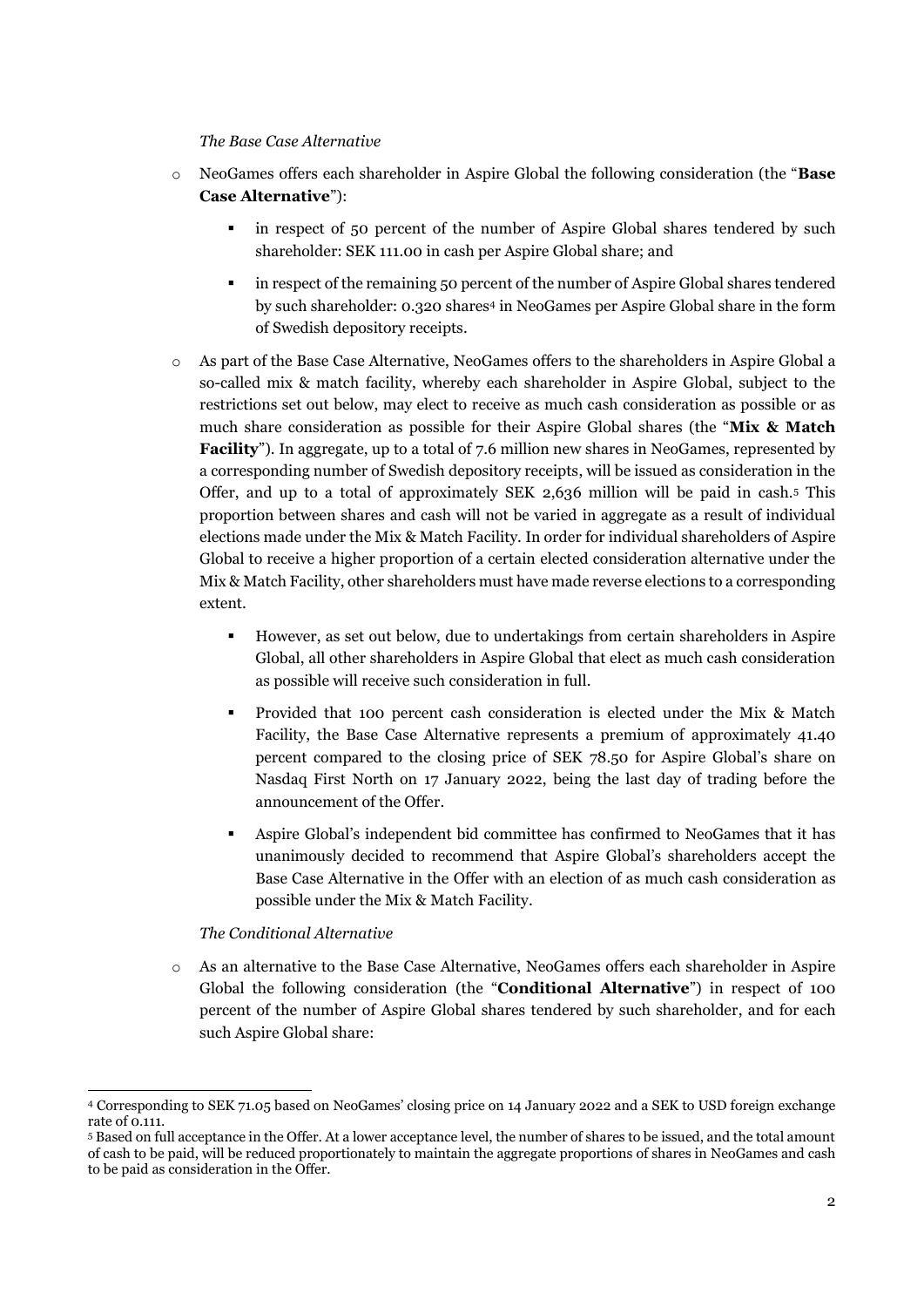- i. at settlement of the Offer: 0.320 shares in NeoGames or such lower prorated number of shares in NeoGames, in the form of Swedish depository receipts, that may follow as a result of other shareholders' elections under the Mix & Match Facility and the maximum number of shares in NeoGames that will be issued as consideration in the Offer, and
- ii. provided that less than 0.320 shares in NeoGames for each Aspire Global share has been received pursuant to (i) above and conditional upon the payment of future dividends<sup>6</sup> from Aspire Global to NeoGames in a corresponding aggregate amount (net of any dividend tax) after Aspire Global has become a wholly owned subsidiary of NeoGames: an additional cash purchase price for each Aspire Global share amounting to the difference between the value of the share consideration delivered pursuant to (i) above (where 0.320 shares in NeoGames shall be deemed to have a value of SEK 111.00) and SEK 111.oo, payable in cash in connection with such potential future dividends being paid. <sup>7</sup> Accordingly, the maximum aggregate value that can be received under the Conditional Alternative can never exceed the value received under the Base Case Alternative. The Conditional Alternative facilitates for NeoGames to pay SEK 111.00 to all shareholders that elect to receive as much cash consideration as possible under the Mix & Match Facility in the Base Case Alternative.
- o To enable 100 percent cash consideration for the other shareholders tendering in the Offer who elect to receive as much cash consideration as possible under the Mix & Match Facility, shareholders in Aspire Global who in aggregate own 31,240,839 shares corresponding to 66.96 percent of all shares and votes in Aspire Global<sup>8</sup> have irrevocably undertaken to accept the Offer and to elect the Conditional Alternative in the Offer.
- $\circ$  Provided that 100 percent share consideration is received under the Conditional Alternative and no future conditional payment is thus made, the Conditional Alternative represents a discount of approximately 9.49 percent compared to the closing price of SEK 78.50 for Aspire Global's share on Nasdaq First North on 17 January 2022, being the last day of trading before the announcement of the Offer. 9
- An offer document regarding the Offer is expected to be published on or about 4 April 2022. The acceptance period for the Offer is expected to commence on or about 5 April 2022 and end on or about 3 May 2022. The expected settlement date is 17 May 2022.

<sup>1</sup> <sup>6</sup> In order for final dividends to be paid to the shareholders of Aspire Global, there must be profits available for distribution in accordance with the provisions of the Companies Act (Chapter 386 of the laws of Malta), and the board of directors of Aspire Global must propose, by board resolution, the declaration and distribution of a dividend, after which the general meeting of shareholders of Aspire Global must resolve to adopt the board of directors' proposal. In order for interim dividends to be paid to shareholders of Aspire Global (that is, dividends which are not final dividends), there must be profits available for distribution in accordance with the provisions of the Companies Act (Chapter 386 of the laws of Malta), and the board of directors of Aspire Global must approve, by board resolution, the declaration and distribution of a dividend.

<sup>7</sup> For instance, if a shareholder in Aspire Global tenders 100 Aspire Global shares pursuant to the Conditional Alternative and only 75 x 0.320 NeoGames shares can be delivered due to other shareholders' elections under the Mix & Match Facility, equalling a total share consideration of 0.240 NeoGames shares per Aspire Global share tendered, the shareholder in this example would be, conditional upon the payment of future dividends from Aspire Global to NeoGames, entitled to receive a residual of SEK 27.75 per share, entailing a potential total consideration of SEK 81.04 per Aspire Global share, based on NeoGames' closing price on 14 January 2022 and a SEK to USD foreign exchange rate of 0.111.

<sup>8</sup> Based on 46,658,404 shares in Aspire Global as of the day of the announcement of the Offer.

<sup>9</sup> Based on share consideration being received in full, a value of the Offer of approximately SEK 71.05 per share in Aspire Global, based on NeoGames' closing price on 14 January 2022 and a SEK to USD foreign exchange rate of 0.111.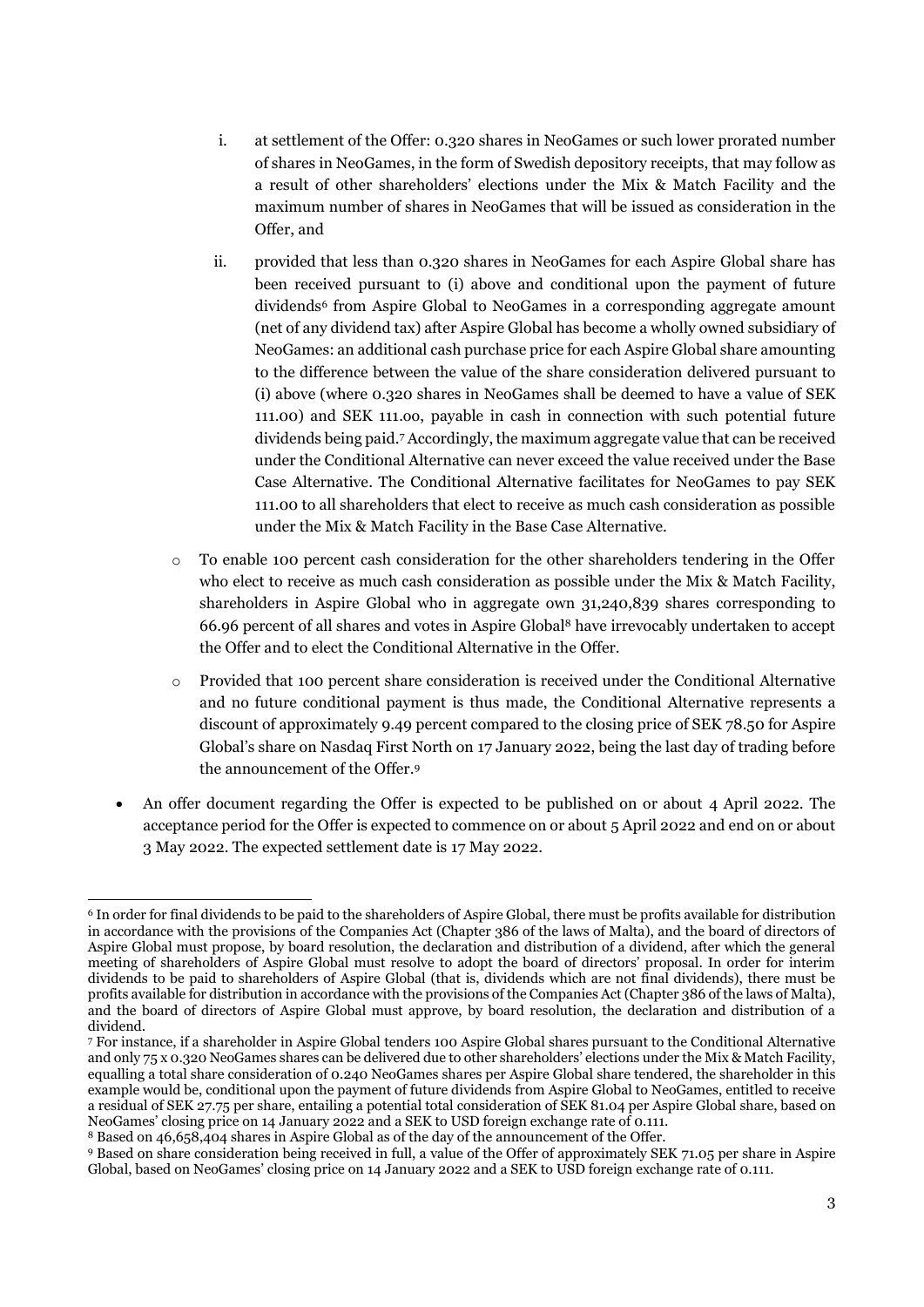"*This is a highly strategic and transformational transaction for NeoGames that represents perhaps one of the more important milestones for us as a company. We believe that the combination of our two very successful companies will create a leading global provider across all forms of online lottery, sports betting and gaming that would have significant global active presence in many key markets. As a pure-play iLottery provider, we have experienced first-hand the strong convergence and expansion trend of lotteries in many countries globally into online gaming verticals and we believe that with this transaction we will become an even better strategic partner to our existing and future customers. We are excited to also be able to become a leading global provider to regulated gaming operators through the vast experience and product set that Aspire Global brings to our combined entity, together with profound operational experience which is a crucial success factor. The strong ties and cultural fit between the companies, where significant parts of our management teams have worked together and cooperated along the years, provides a great platform for future collaboration and success*", commented Moti Malul, CEO of NeoGames.

"*Aspire Global is a high quality, leading supplier with a one stop shop in the regulated gaming industry. Following the acquisition of BtoBet, Pariplay, the recent investment in bingo and the divestment of the B2C division and now this potential merger with NeoGames, we will create a leading global supplier for the entirety of the iGaming and iLottery space overnight. I strongly believe that the two companies are well matched with a solid cultural connection forged over many years of working together which will facilitate meaningful revenue synergies. The deal will allow us to leverage NeoGames' presence in the U.S. to grow even further in this market whilst continuing to roll out new products and support the growth of our regulated clients in Europe, Latin America, Africa and North America. Setting aside the value creation from a financial perspective, both NeoGames and Aspire Global will be able to offer a state-of-the-art enhanced gaming solution as well as supporting growth for existing and new clients. This is an exciting new chapter for my management and employees as we look to lead the space with high quality and innovative products*", commented Tsachi Maimon, CEO of Aspire Global.

#### **Background and reasons for the Offer**

Having thoroughly researched and landscaped the global gaming market for a best-in-class iGaming provider, NeoGames has identified Aspire Global as an ideal combination that would allow NeoGames to pursue sports and gaming initiatives globally for lottery customers and permit entry into the adjacent TAMs of online sports betting and online gaming. NeoGames believes combining with Aspire Global and adding its proprietary technology, including a scalable PAM solution providing end-to-end solutions for a customer's online business from regulation and compliance to payment processing, risk management, CRM, support and player value optimization combined with its games content and sports betting platform, provides strong strategic and operational rationale for a combination. Further, Aspire Global operates a pure B2B model, given its recent divestiture of its B2C operations. Aspire Global's B2B operations, as reported by Aspire Global, have a history of revenue growth and operating profitability provides strong financial rationale for a combination. NeoGames believes that the combination of award-winning products and service offerings across iLottery, online sports betting and iGaming, will uniquely position NeoGames, as a global multi-product leader, to further capitalize on industry growth, increase revenues from existing customers and offer a value proposition that would appeal to a wider array of customers globally.

The fact that both companies share a common origin and a common technology foundation will, we believe, allow us to benefit from revenue synergies efficiently. These shared roots also mean that both companies share important cultural and management values which again will smooth the transitional period.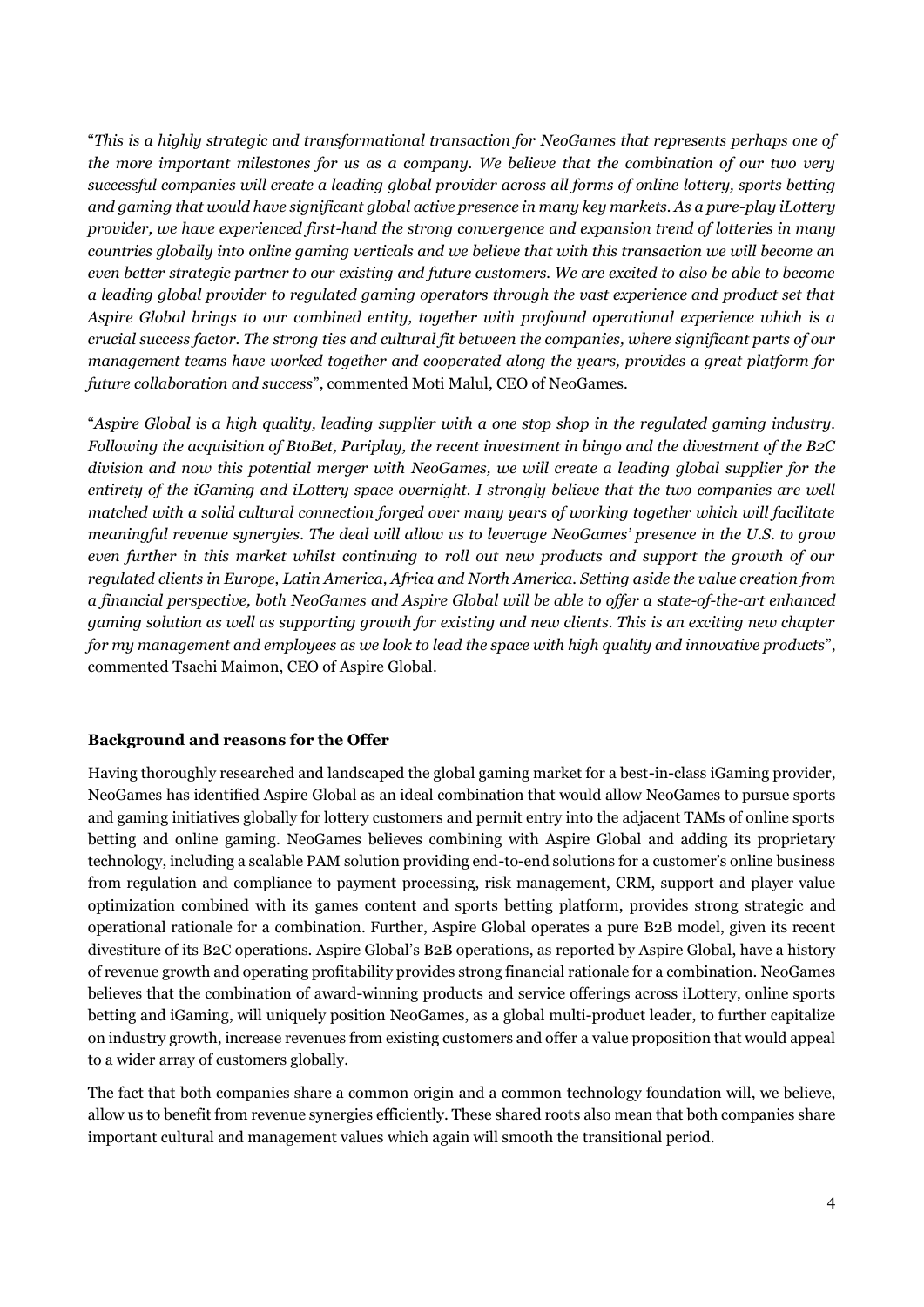NeoGames believes the proposed combination of NeoGames and Aspire Global could result in the following benefits to the combined business:

# *Technology and Product Offering Enhancements Elevating the Go-To-Market Strategy*

As lotteries around the world are seeking comprehensive turn-key solutions that include iLottery, online sports betting and iGaming products and services, it is NeoGames' belief that the ability to provide a complete endto-end solution is becoming an increasingly important consideration for lotteries around the world when selecting platform and content providers. The combination of iLottery, online sports betting and iGaming would create a comprehensive product offering that would enable NeoGames to compete and win contracts in markets where lotteries operate sports betting and iGaming, providing additional revenue opportunities. Furthermore, the combination would enhance NeoGames' ability to address all aspects of its customers' needs in-house, reducing the need for third party solutions.

# *Provides Strategic Opportunities to Accelerate and Diversify Growth*

NeoGames' positioning in the U.S. as a leading iLottery platform provider, with technology platforms that are deployed and operational in over a dozen U.S. states across lotteries and gaming, could further facilitate and accelerate Aspire Global's entry into the growing U.S. market. Further, Aspire Global's online sports betting and iGaming operating capabilities with experience operating outside of the U.S. could assist NeoGames to establish a presence in the sports betting and iGaming verticals in emerging high growth regions, such as Latin America and Africa.

# *Diversified Revenue Streams and Improved Growth Profile*

Aspire Global's complementary online sports betting and iGaming offering diversifies NeoGames' revenue streams, both geographically and by product. NeoGames would be able to pursue sports and gaming initiatives globally for lottery customers and enter into the adjacent TAMs of online sports betting and online gaming. Together, NeoGames and Aspire Global operate across three continents globally. Combing the power of the global reach with a comprehensive product offering, which brings efficient product development and faster new market launches, NeoGames believes meaningful revenue synergies could be realized over the long term. NeoGames believes that the combined product offering will better position the combined company to win contracts in markets that were previously inaccessible or require a highly competitive position.

Additionally, reducing third party costs and fees, eliminating duplicative public company costs, and aligning of research and development activities and general and administrative costs could potentially create cost synergies.

# *Committed to Continued Profitable Growth*

Both NeoGames and Aspire Global have operated separately as high growth and highly profitable entities for many years. The combination of the companies, and resulting reduced reliance on third party vendors improving margins, as well as increased TAM and growth profile, are expected to lead to additional opportunities to accelerate growth and to further expand already strong margins.

# *Enhanced Management Expertise*

The combined company will be led and supported by the market-leading capabilities of an experienced, joint management team. Having worked together successfully in the past, NeoGames' and Aspire Global's management teams represent a strong cultural fit as each focus on innovation and a customer-centric approach to their respective markets and products.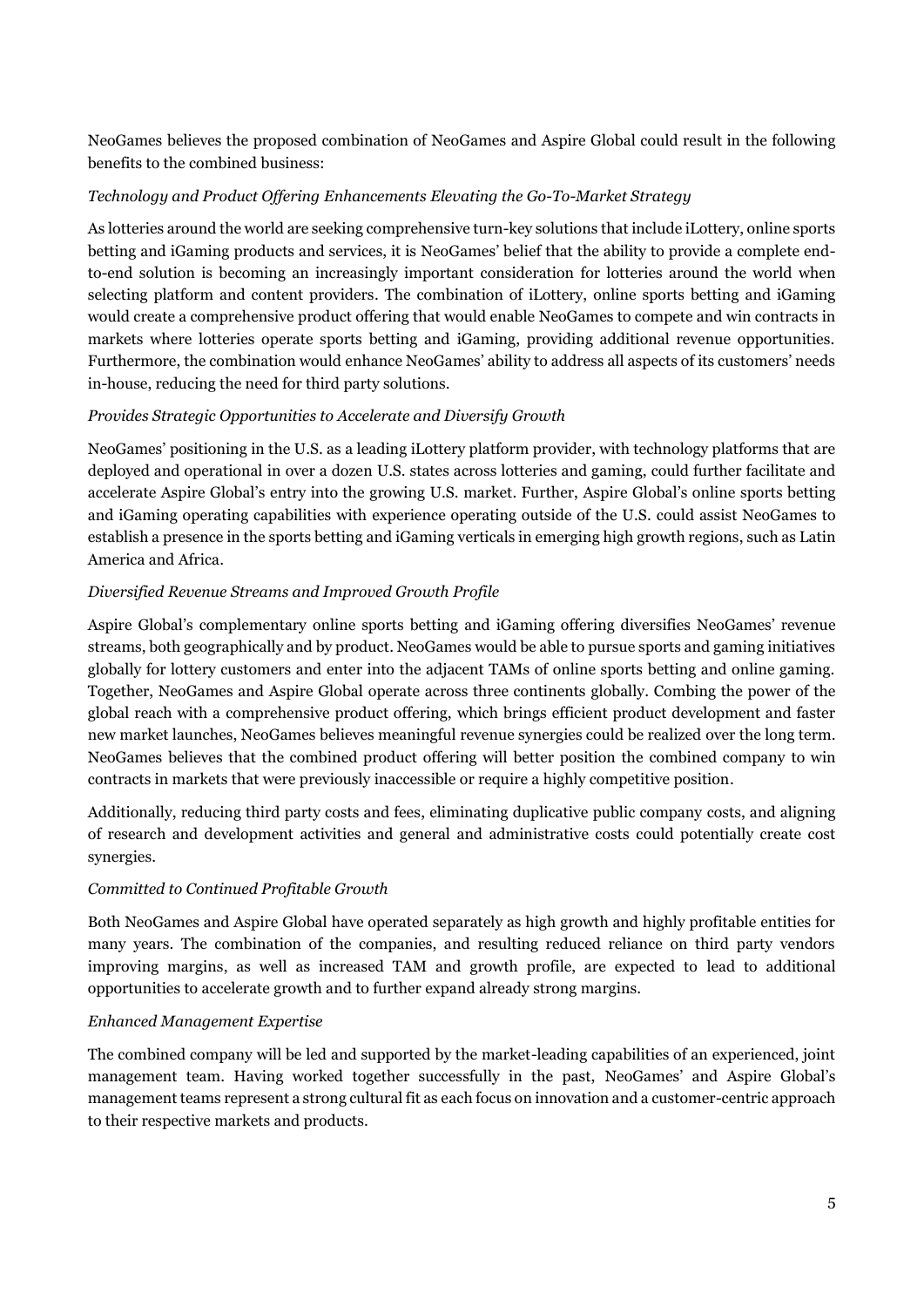NeoGames looks forward to working with Aspire Global's highly experienced team. The quality of the team throughout the organization was one of the drivers for the Offer and as such NeoGames sees them as key to the future success of the combined company and intends to invest in their continued growth. The organizational structure of Aspire Global has provided a robust platform for growth, therefore NeoGames intends to create a new iGaming division that will encompass the entire existing operations of Aspire Global to support and push for the continued growth of the iGaming and sports betting verticals, while benefiting from overarching synergies.

The combined company is expected to be led by Moti Malul, who will continue as CEO, and Raviv Adler as CFO of NeoGames. Tsachi Maimon, the CEO of Aspire Global, is expected join NeoGames as President and lead the newly formed online gaming division. The current board of directors of NeoGames will remain in place and be responsible for governance of the combined entity.

NeoGames is expecting it will experience employee growth over time and is not anticipating significant redundancies in personnel. NeoGames plans to maintain separate business lines across products much as it is currently organized.

As set out above, NeoGames' intention is to realize integration benefits of the combination. The integration of Aspire Global and NeoGames will therefore likely entail some changes to the organization, operation and employees of the combined group. The specific initiatives to be implemented will be determined following completion of the Offer pursuant to a detailed review of the combined businesses. Before completion of such review, it is too early to say which specific initiatives will be taken and the impact that these would have. Except for what is stated above, there are currently no decisions on any changes to NeoGames' or Aspire Global's employees, management or existing organization and operations of Aspire Global, including terms of employment and location of business.

# **The Offer**

# *Consideration*

The consideration in the Offer for the shares in Aspire Global consists of a combination of shares in NeoGames and cash. Shareholders in Aspire Global may elect to tender in the Offer pursuant to either of two consideration alternatives, the Base Case Alternative and the Conditional Alternative.

# The Base Case Alternative

Subject to the potential adjustment of each individual Aspire Global shareholder's consideration due to elections made under the Mix & Match Facility described below, NeoGames is offering each shareholder in Aspire Global the following:

- in respect of 50 percent of the number of shares in Aspire Global tendered by such shareholder: SEK 111.00 in cash per share in Aspire Global; and
- in respect of the remaining 50 percent of the number of shares in Aspire Global tendered by such shareholder: 0.320 shares in NeoGames per share in Aspire Global in the form of Swedish depository receipts.

# The Mix & Match Facility for Aspire Global's shareholders

As part of the Base Case Alternative, NeoGames offers Aspire Global's shareholders a Mix & Match Facility, through which each shareholder in Aspire Global is, subject to restrictions set out below, given the possibility, should the shareholder prefer a deviation from the Base Case Alternative, to elect either: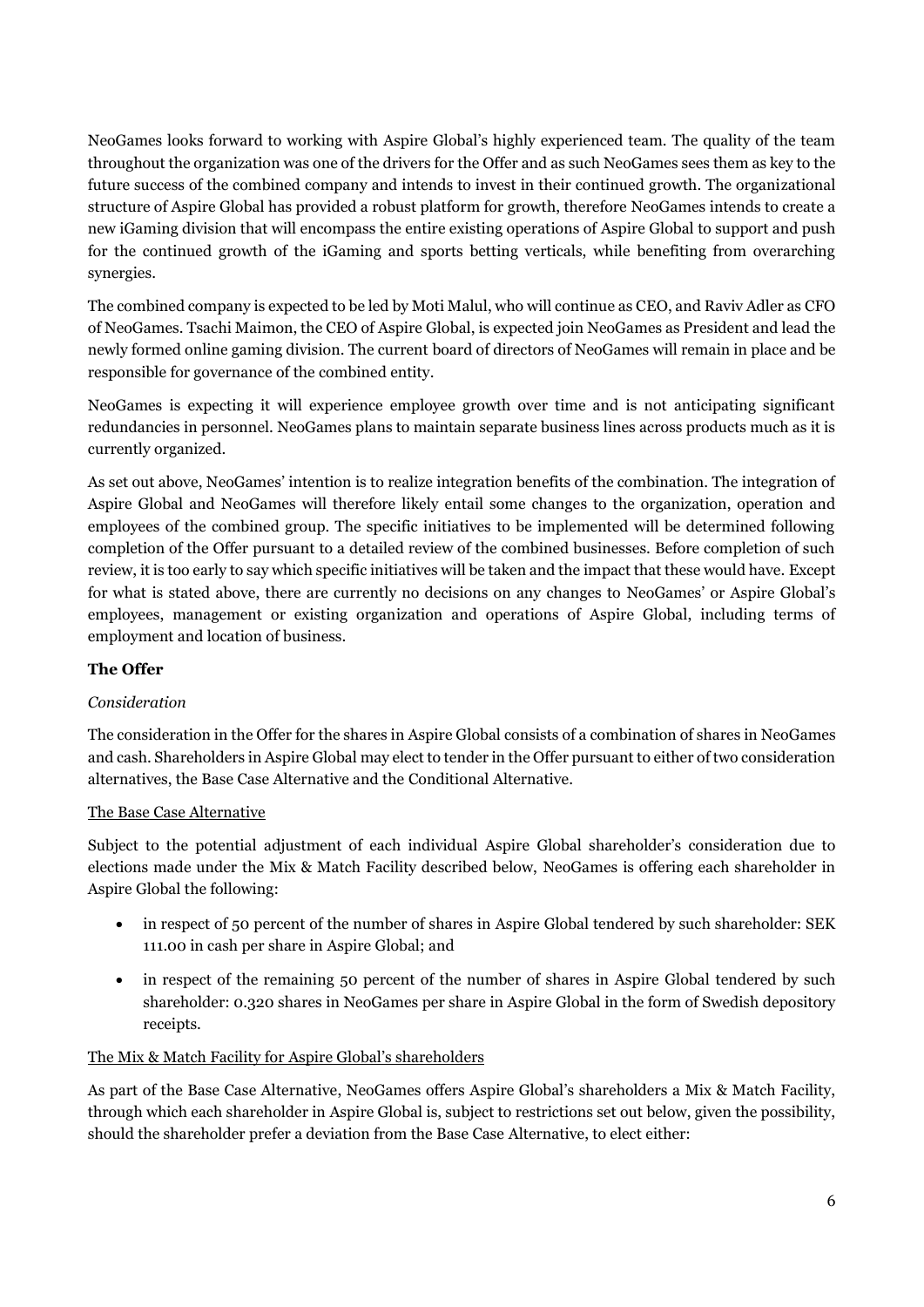- i. to receive as much consideration in cash as possible for tendered Aspire Global shares (in addition to the default cash entitlement of SEK 111.00 per Aspire Global share in respect of 50 percent of the number of Aspire Global shares tendered), and thus as little consideration in shares as possible; or
- ii. to receive as much consideration in shares in NeoGames in the form of Swedish depository receipts as possible for tendered Aspire Global shares (in addition to the default share entitlement of 0.320 shares in NeoGames in the form of Swedish depository receipts per Aspire Global share in respect of 50 percent of the number of Aspire Global shares tendered), and thus as little in cash consideration as possible.

In aggregate, up to a total of 7.6 million new shares in NeoGames, represented by a corresponding number of Swedish depository receipts, will be issued, and up to a total of SEK 2,636 million will be paid in cash as consideration for the shares in Aspire Global. <sup>10</sup> This proportion between cash and shares will not be varied as a result of individual elections made under the Mix & Match Facility. In order for individual shareholders in Aspire Global to receive a higher proportion of a certain elected consideration alternative under the Mix & Match Facility other shareholders must have made the reverse elections to corresponding extent. Shareholders in Aspire Global who in aggregate own 31,240,839 shares corresponding to 66.96 percent of all shares and votes in Aspire Global (see "Undertakings from shareholders in Aspire Global" below) have irrevocably undertaken to accept the Offer and to elect the Conditional Alternative in the Offer. Therefore, any other shareholders may receive full consideration in cash for shares tendered in the Offer, if they elect to receive as much consideration in cash as possible under to the Mix & Match Facility.

In the event that NeoGames, after the acceptance period, declares the Offer unconditional and thereafter extends the acceptance period, it will for practical reasons not be possible to cater for elections made under the Mix & Match Facility with regard to acceptances received after the initial acceptance period. Shareholders in Aspire Global accepting the Offer during a potential extension after the Offer has been declared unconditional will thus receive the Base Case Alternative in the Offer, consisting of 50 percent cash and 50 percent NeoGames shares in the form of Swedish depository receipts. The shareholders in Aspire Global are made aware that the value of the share consideration will change over time in line with the NeoGames share price, entailing that elections made under the Mix & Match Facility may result in higher or lower value per Aspire Global share than the Base Case Alternative.

In case tenders made by Aspire Global's shareholders under the Mix & Match Facility are not fully matched, they will be scaled down on a pro rata basis in relation to the number of shares tendered by the respective shareholder.

# The Conditional Alternative

As an alternative to the Base Case Alternative, NeoGames is offering each shareholder in Aspire Global the following in respect of 100 percent of the number of Aspire Global shares tendered by such shareholder, and for each such Aspire Global share:

i. at settlement of the Offer: 0.320 shares in NeoGames or such lower prorated number of shares in NeoGames, in the form of Swedish depository receipts, that may follow as a result of other shareholders' elections under the Mix & Match Facility and the maximum number of shares in NeoGames that will be issued as consideration in the Offer, and

<sup>1</sup> <sup>10</sup> Based on full acceptance in the Offer. At a lower acceptance level, the number of shares to be issued, and the total amount of cash to be paid, will be reduced proportionately to maintain the aggregate proportions between NeoGames shares and cash paid in the Offer.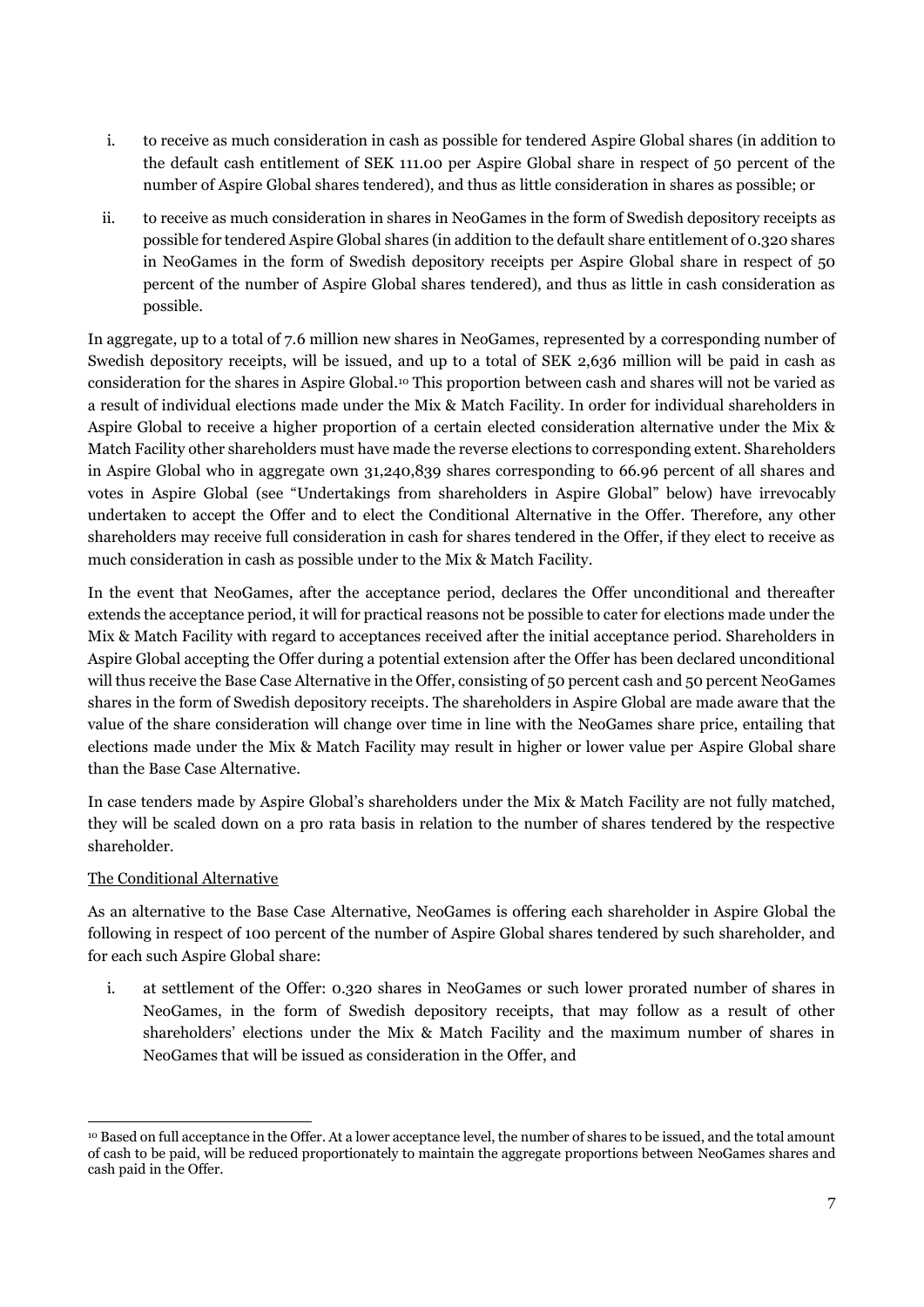ii. provided that less than 0.320 shares in NeoGames for each Aspire Global share has been received pursuant to (i) above and conditional upon the payment of future dividends from Aspire Global to NeoGames in a corresponding aggregate amount (net of any dividend tax) after Aspire Global has become a wholly owned subsidiary of NeoGames: an additional cash purchase price for each Aspire Global share amounting to the difference between the value of the share consideration delivered pursuant to (i) above (where 0.320 shares in NeoGames shall be deemed to have a value of SEK 111.00) and SEK 111.00, payable in cash in connection with such potential future dividends being paid. Accordingly, the maximum aggregate value that can be received under the Conditional Alternative can never exceed the value received under the Base Case Alternative. The Conditional Alternative facilitates for NeoGames to pay SEK 111.00 to all shareholders that elect to receive as much cash consideration as possible under the Mix & Match Facility in the Base Case Alternative.

No commission will be charged in respect of the settlement of the Aspire Global shares tendered to NeoGames under the Offer.

The offered consideration models will be adjusted should Aspire Global or NeoGames distribute dividends or in any other way distribute or transfer value to their respective shareholders before settlement has taken place in relation to the Offer. The consideration will accordingly be reduced by a corresponding amount per share for each such dividend or value transfer distributed by Aspire Global, or increased by a corresponding amount per share for each such dividend or value transfer distributed by NeoGames. Furthermore, should the acceleration of all current outstanding incentive programs in Aspire Global, as well as any other warrants/options issued by Aspire Global, result in the creation of more than 828,094 new Aspire Global shares (see section "Share options granted by Aspire Global to participants in Aspire Global's incentive programs" below), the consideration in the Offer will be reduced such that the total consideration for all shares in Aspire Global in the Offer does not change, unless the Offer is instead withdrawn on the basis of the condition for completion number 3 below.

#### *Premiums*

Provided that 100 percent cash consideration is elected under the Mix & Match Facility, the Base Case Alternative represents a premium of:

- approximately 41.40 percent compared to the closing price of SEK 78.50 for Aspire Global's share on Nasdaq First North on 17 January 2022, being the last day of trading before the announcement of the Offer;
- approximately 36.58 percent compared to the volume-weighted average trading price of SEK 81.27 for Aspire Global's share on Nasdaq First North during the last 30 trading days before the announcement of the Offer; and
- approximately 52.81 percent compared to the volume-weighted average trading price of SEK 72.64 for Aspire Global's share on Nasdaq First North during the last 180 trading days before the announcement of the Offer.

Provided that consideration is received with 50 percent shares and 50 percent cash, the Base Case Alternative represents a premium of:

• approximately 15.96 percent compared to the closing price of SEK 78.50 for Aspire Global's share on Nasdaq First North on 17 January 2022, being the last day of trading before the announcement of the Offer;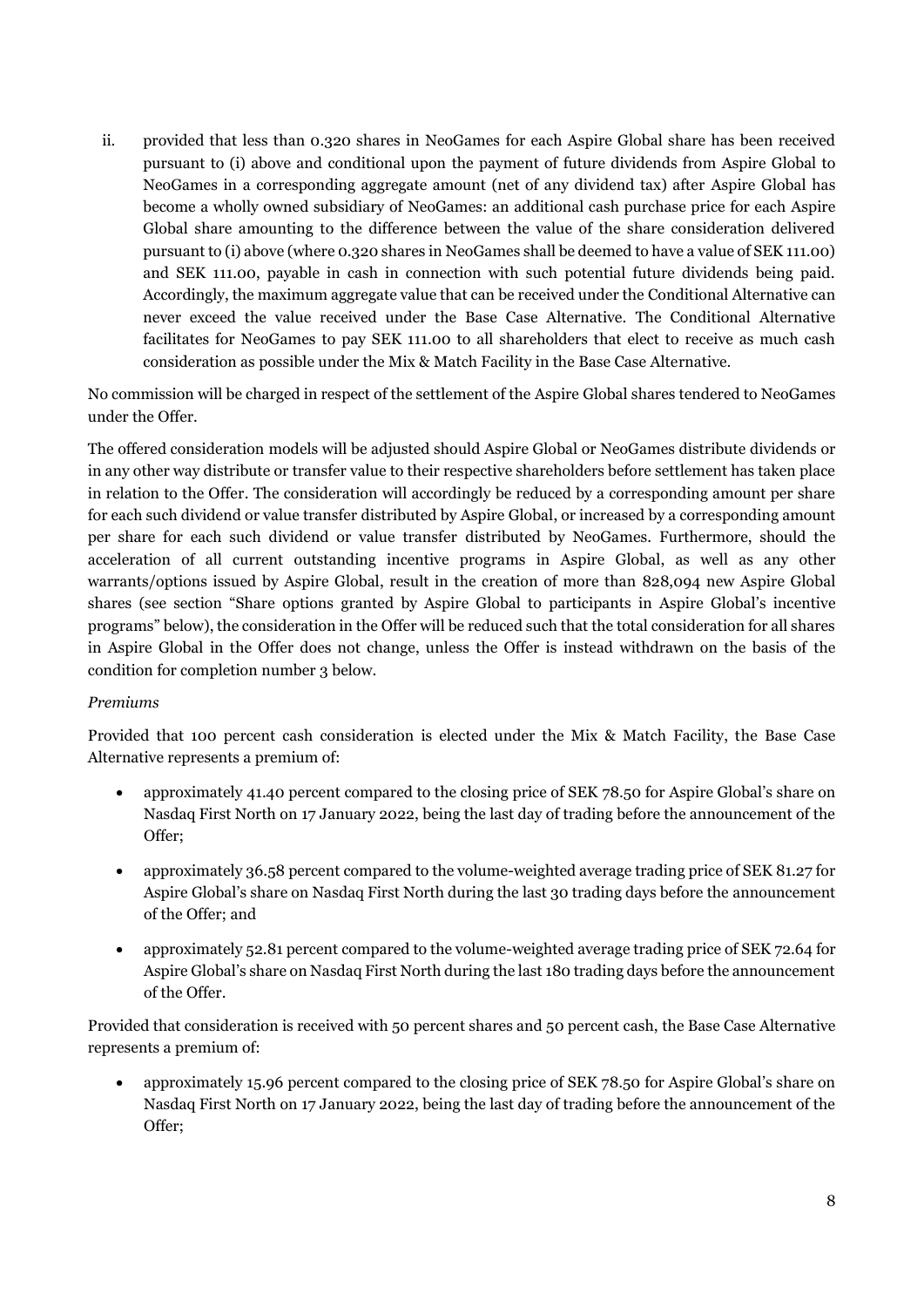- approximately 12.00 percent compared to the volume-weighted average trading price of SEK 81.27 for Aspire Global's share on Nasdaq First North during the last 30 trading days before the announcement of the Offer; and
- approximately 25.31 percent compared to the volume-weighted average trading price of SEK 72.64 for Aspire Global's share on Nasdaq First North during the last 180 trading days before the announcement of the Offer.

Provided that 100 percent share consideration is received under the Conditional Alternative and thus no future conditional payment is made, the Conditional Alternative represents a discount of:

- approximately 9.49 percent compared to the closing price of SEK 78.50 for Aspire Global's share on Nasdaq First North on 17 January 2022, being the last day of trading before the announcement of the Offer;
- approximately 12.57 percent compared to the volume-weighted average trading price of SEK 81.27 for Aspire Global's share on Nasdaq First North during the last 30 trading days before the announcement of the Offer; and
- approximately 2.18 percent compared to the volume-weighted average trading price of SEK 72.64 for Aspire Global's share on Nasdaq First North during the last 180 trading days before the announcement of the Offer.

# *Fractions*

No fractions of NeoGames shares will be delivered to shareholders in Aspire Global accepting the Offer. If a shareholder in Aspire Global tenders a number of Aspire Global shares in the Offer and the share consideration to be delivered in the form of Swedish depository receipts for these shares does not amount to an even number of full new NeoGames shares, consideration for excess fractions of shares will be paid in cash.

# *Total value of the Offer*

At announcement, the Offer values each Aspire Global share at SEK 91.03 and the total value of the Offer, based on all 46,658,404 shares in Aspire Global as well as 828,094 additional shares in Aspire Global supposing acceleration of current outstanding incentive programs in Aspire Global, amounts to approximately SEK 4,322 million, based on the closing price of the NeoGames share as of 14 January 2022. 11

# **NeoGames' shareholding in Aspire Global**

Neither NeoGames nor any closely related parties<sup>12</sup> own any shares or financial instruments in Aspire Global that give financial exposure to Aspire Global's shares at the time of the announcement of the Offer, nor has NeoGames acquired or agreed to acquire any shares in Aspire Global or any financial instruments that give financial exposure to Aspire Global's shares during the six months preceding the announcement of the Offer.

NeoGames may acquire, or enter into arrangements to acquire, shares in Aspire Global outside the Offer, and any purchases made or arranged will be disclosed in accordance with applicable rules.

<sup>1</sup> <sup>11</sup> The value of the Offer is based on a closing price of the NeoGames share of USD 24.62 per share on the Nasdaq Stock Exchange on 14 January 2022 and a SEK to USD foreign exchange rate of 0.111.

<sup>12</sup> The term "closely related parties" shall have the meaning that follows from Rule I.3 of the Takeover Rules.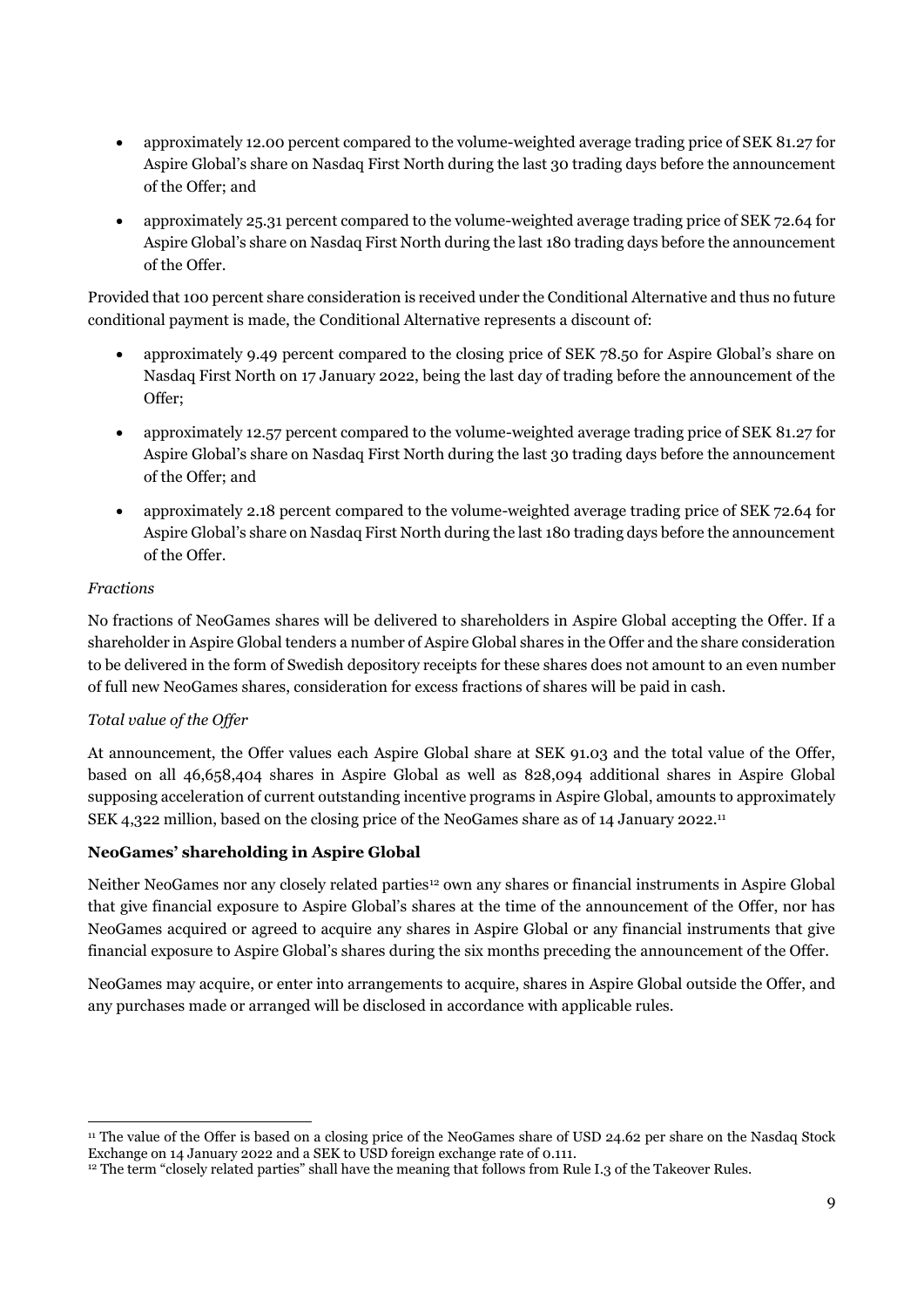# **Affiliated parties**

Barak Matalon and Aharon Aran are board members in both NeoGames and Aspire Global and own 5,109,948 and 1,277,486 shares respectively in NeoGames as well as 12,048,000 and 3,000,000 shares respectively in Aspire Global. Oded Gottfried is Chief Technical Officer of NeoGames and owns 330,478 shares in NeoGames as well as 1,142,839 shares in Aspire Global. Barak Matalon, Aharon Aran and Oded Gottfried have irrevocably and unconditionally undertaken towards NeoGames to accept the Offer (see "Undertakings from shareholders in Aspire Global" below). Considering the aforementioned relationships and contractual arrangements, and in accordance with the Swedish Corporate Governance Board's Takeover rules for certain trading platforms (the "**Takeover Rules**"), Barak Matalon and Aharon Aran have not participated, and will not participate, in NeoGames' nor Aspire Global's handling and evaluation of the Offer. Correspondingly, NeoGames' board of directors has established an independent director committee to handle and evaluate the Offer without the involvement of Barak Matalon and Aharon Aran.

Furthermore, due to Barak Matalon and Aharon Aran being board members in Aspire Global, the so-called Management Buyout rules in Section IV of the Takeover Rules will apply to the Offer, which implies that Aspire Global's independent bid committee shall obtain and publish a valuation or fairness opinion regarding the Offer from an independent expert and that the acceptance period of the Offer shall be at least four weeks long.

# **Recommendation from the independent bid committee of Aspire Global**

Aspire Global's independent bid committee – consisting of the independent board members Carl Klingberg and Fredrik Burvall – has confirmed to NeoGames that it has unanimously decided to recommend that Aspire Global's shareholders accept the Base Case Alternative in the Offer with an election of consideration in all cash under the Mix & Match Facility. Aspire Global's independent bid committee has also confirmed to NeoGames that it will recommend shareholders in Aspire Global who have a preference to receive shares in NeoGames to elect to receive such shares under the Base Case Alternative rather than the Conditional Alternative. Furthermore, Aspire Global's independent bid committee has confirmed that it will work committedly for conditions for completion numbers 2 and 3 below to be met.

The recommendation is supported by a fairness opinion from Öhrlings PricewaterhouseCoopers AB according to which the Base Case Alternative, enabling full cash consideration pursuant to the Mix & Match Facility, is fair to Aspire Global's shareholders from a financial point of view, and none of the other consideration alternatives in the Offer are fair from a financial point of view at the current NeoGames share price. According to the fairness opinion, the Conditional Alternative is not fair to Aspire Global's shareholders from a financial point of view.

# **Undertakings from shareholders in Aspire Global**

Barak Matalon, Pinhas Zahavi, Elyahu Azur, Aharon Aran and Oded Gottfried, who in aggregate own 31,240,839 shares corresponding to 66.96 percent of all shares and votes in Aspire Global, have irrevocably and unconditionally undertaken to accept the Offer. In order to enable all other shareholders to receive consideration in all cash under the Mix & Match Facility, they have irrevocably undertaken to elect the Conditional Alternative in the Offer, which will be prorated in relation to any other shareholders electing to receive more than 50 percent share consideration in the Offer.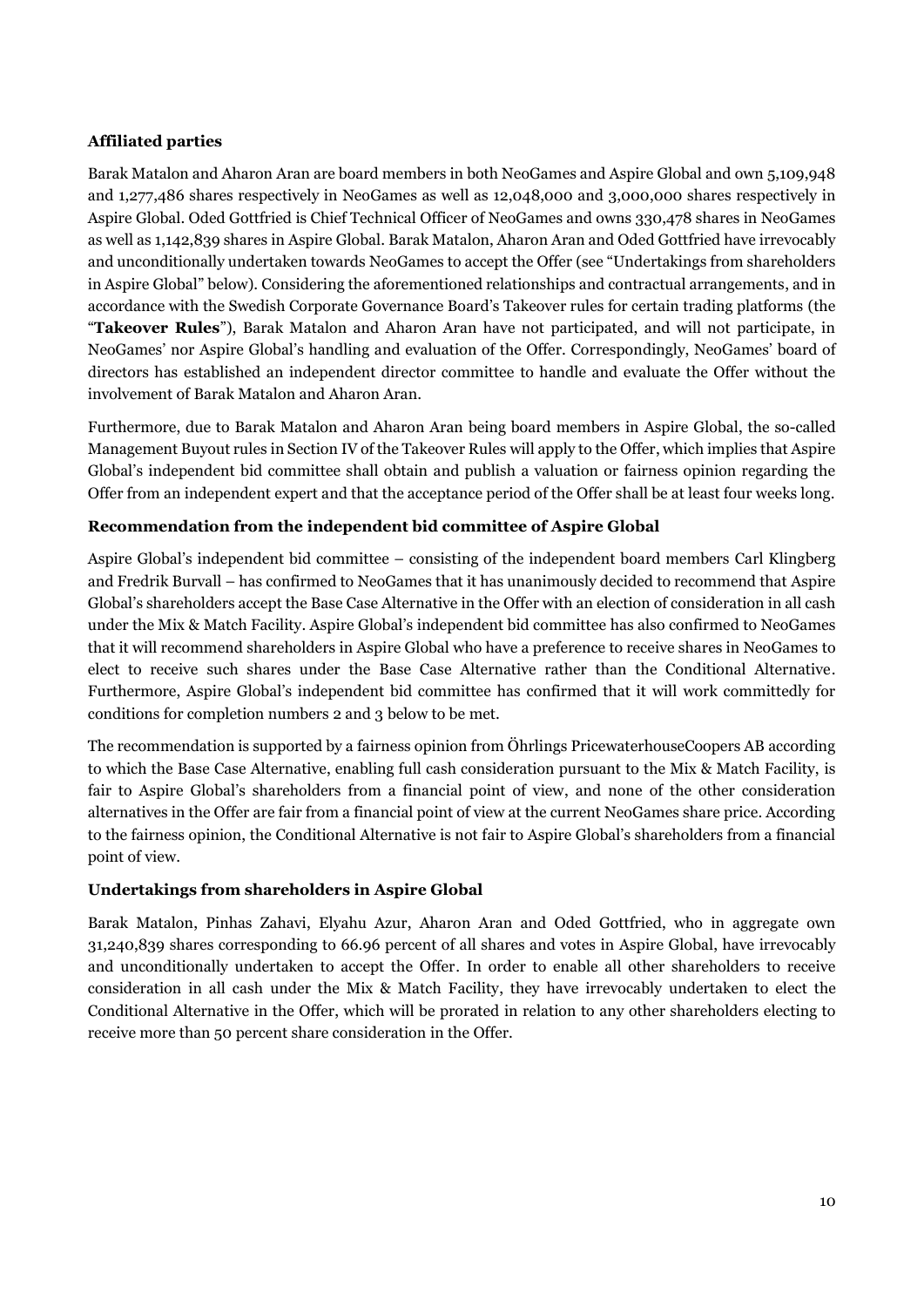# **Conditions for completion of the Offer**

Completion of the Offer is conditional upon:

- 1. the Offer being accepted to such extent that NeoGames becomes the owner of shares representing not less than 90 percent of the total number of outstanding shares in Aspire Global (on both a non-diluted and on a fully diluted basis);
- 2. Aspire Global's articles of association, prior to the end of the acceptance period in the Offer, being amended as to allow for NeoGames, having become the owner of not less than 90 percent of the total number of outstanding shares in Aspire Global carrying voting rights (on both a non-diluted and on a fully diluted basis), to acquire the shares in Aspire Global that have not been tendered in the Offer, for a consideration no higher than and, at the sole discretion of NeoGames, in the same form as the consideration paid per Aspire Global share in the Offer or in a form having the corresponding value consisting of cash alone or a combination of cash and non-cash consideration;
- 3. that Aspire Global, prior to the end of the acceptance period in the Offer, resolves to accelerate the current incentive programs in Aspire Global and that all outstanding options thereunder, as well as any other warrants/options issued by Aspire Global, are converted into new Aspire Global shares resulting in the creation of not more than 828,094 new Aspire Global shares;
- 4. with respect to the Offer and completion of the acquisition of Aspire Global and Aspire Global maintaining its current licenses and approvals, all necessary regulatory, governmental or similar clearances, approvals, decisions and other actions from authorities or similar, including from gaming and competition authorities, being obtained, in each case on terms which, in NeoGames' opinion, are acceptable;
- 5. neither the Offer nor the acquisition of Aspire Global being rendered or reasonably expected to be rendered wholly or partially impossible or significantly impeded as a result of legislation or other regulation, any decision of a court or public authority, or any similar circumstance;
- 6. no circumstances having occurred which have a material adverse effect or can reasonably be expected to have a material adverse effect on Aspire Global's financial position or operations, including Aspire Global's licenses and permits, sales, results, liquidity, solidity, equity or assets;
- 7. no information made public by Aspire Global, or otherwise made available to NeoGames or its advisors by Aspire Global, being inaccurate, incomplete or misleading, and Aspire Global having made public all information which should have been made public;
- 8. Aspire Global's business being carried out in the ordinary course and consistent with past practice;
- 9. that the payment of the funds under the debt financing of the Offer is made in accordance with the agreement with Blackstone Alternative Credit Advisors LP and that currency hedging is provided in accordance with the currency hedging arrangement with Deutsche Bank AG (see section "Financing of the Offer" below); and
- 10. Aspire Global not taking any action that is likely to impair the prerequisites for making or completing the Offer.

NeoGames reserves the right to withdraw the Offer in the event that it is clear that any of the above conditions are not satisfied or cannot be satisfied. However, with regard to conditions 2-10 above, the Offer may only be withdrawn where the non-satisfaction of such condition is of material importance to NeoGames' acquisition of Aspire Global or if otherwise approved by the Swedish Securities Council (Sw. *Aktiemarknadsnämnden*).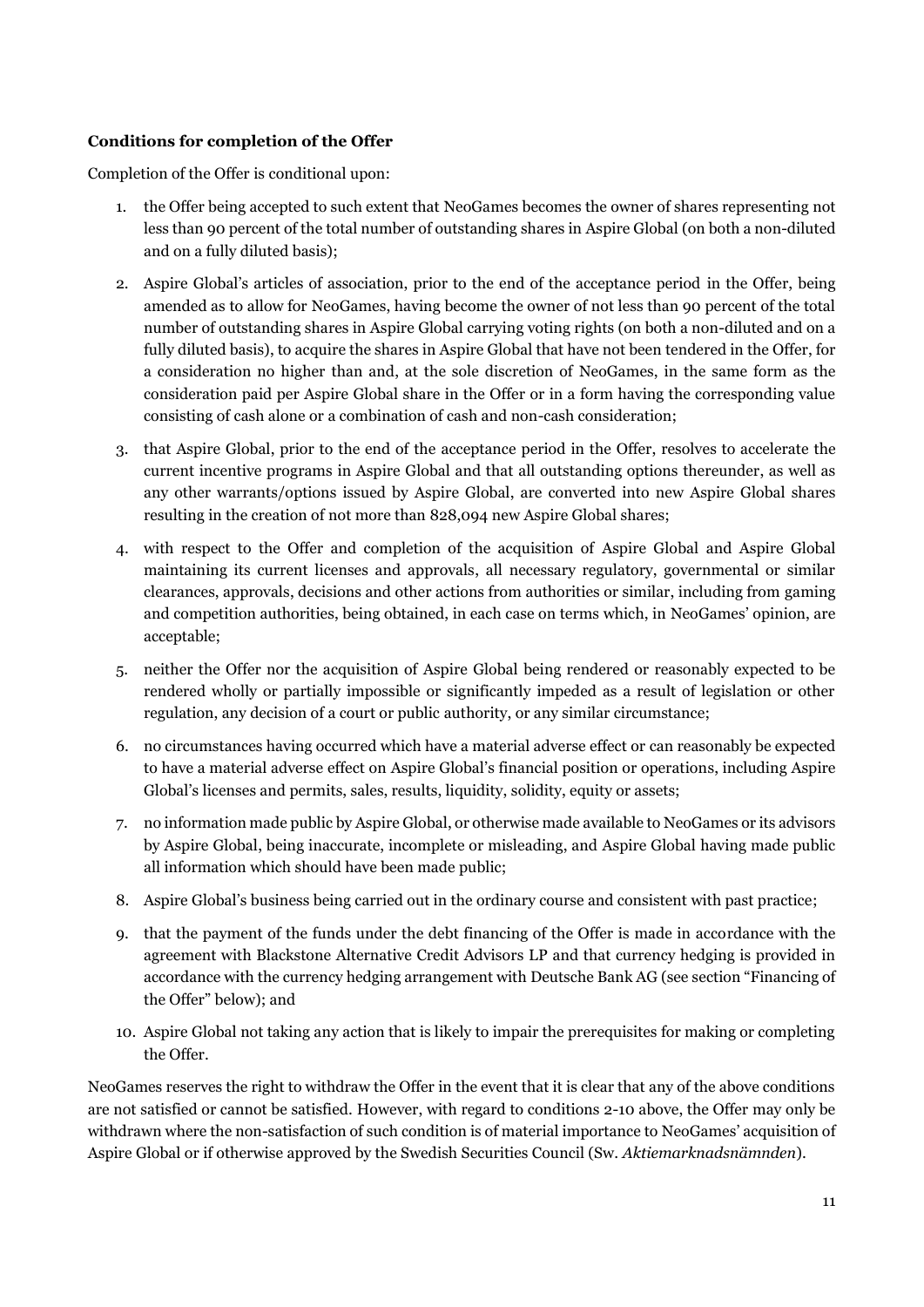NeoGames reserves the right to waive, in whole or in part, one, several or all of the conditions set out above, including, with respect to condition 1, to complete the Offer at a lower acceptance level.

### **Financing of the Offer**

The debt financing in respect of the Offer is provided by Blackstone Alternative Credit Advisors LP on terms customary for financing of public offers on the Swedish market. A currency hedging arrangement with a daily schedule for a fixed SEK to EUR exchange rate, in effect until completion of the Offer, has been arranged by Deutsche Bank AG.

As part of the consideration in the Offer, NeoGames will issue up to a total of 7.6 million new shares in NeoGames to the shareholders of Aspire Global as payment of the share consideration in the Offer, which would entail that Aspire Global's shareholders will have an ownership interest of approximately 22.21 percent of the outstanding capital and votes in NeoGames, and correspondingly existing shareholders of NeoGames a remaining ownership interest of 77.79<sup>13</sup> percent of the outstanding capital and votes in NeoGames, assuming full acceptance of the Offer. The completion of the Offer is not conditional upon the issuance of the new NeoGames shares, as the issuance will be resolved by NeoGames' board of directors under an authorization.

### **Due Diligence**

1

NeoGames has been permitted by the independent bid committee of Aspire Global to carry out a confirmatory due diligence review of Aspire Global in connection with the preparation of the Offer. NeoGames has been informed by Aspire Global that no information which is considered inside information according to Regulation (EU) No 596/2014 of the European Parliament and of the Council of 16 April 2014 on market abuse has been disclosed to NeoGames during the course of the due diligence review.

### **Approvals from authorities**

The completion of the Offer is conditional upon, inter alia, all necessary clearances, approvals, decisions and other actions from authorities or similar, including approvals from gaming and competition authorities, being obtained, in each case on terms which, in NeoGames' opinion, are acceptable. NeoGames' current assessment is that the Offer is subject to such regulatory approvals from gaming authorities in Gibraltar and competition authorities in North Macedonia. NeoGames does currently not foresee any problems in obtaining such approvals before the end of the acceptance period.

# **Share options granted by Aspire Global to participants in Aspire Global's incentive programs**

The Offer is made under the presumption, and is conditional upon, that all current outstanding incentive programs in the form of option plans in Aspire Global, as well as any other warrants/options issued by Aspire Global, are accelerated, and that such options are converted into not more than 828,094 shares in Aspire Global. Should the options, as well as any additional warrants/options issued by Aspire Global, be converted into more than the above-mentioned number of shares in Aspire Global, the consideration in the Offer will, unless the Offer is instead withdrawn on the basis of the condition for completion number 3 above, be reduced such that the total consideration for all shares in Aspire Global in the Offer does not change.

<sup>13</sup> Based on 7.6 million NeoGames shares issued to Aspire Global shareholders and 26,641,667 NeoGames shares (based on average diluted number of NeoGames ordinary shares outstanding during the NeoGames quarter ended 30 September 2021).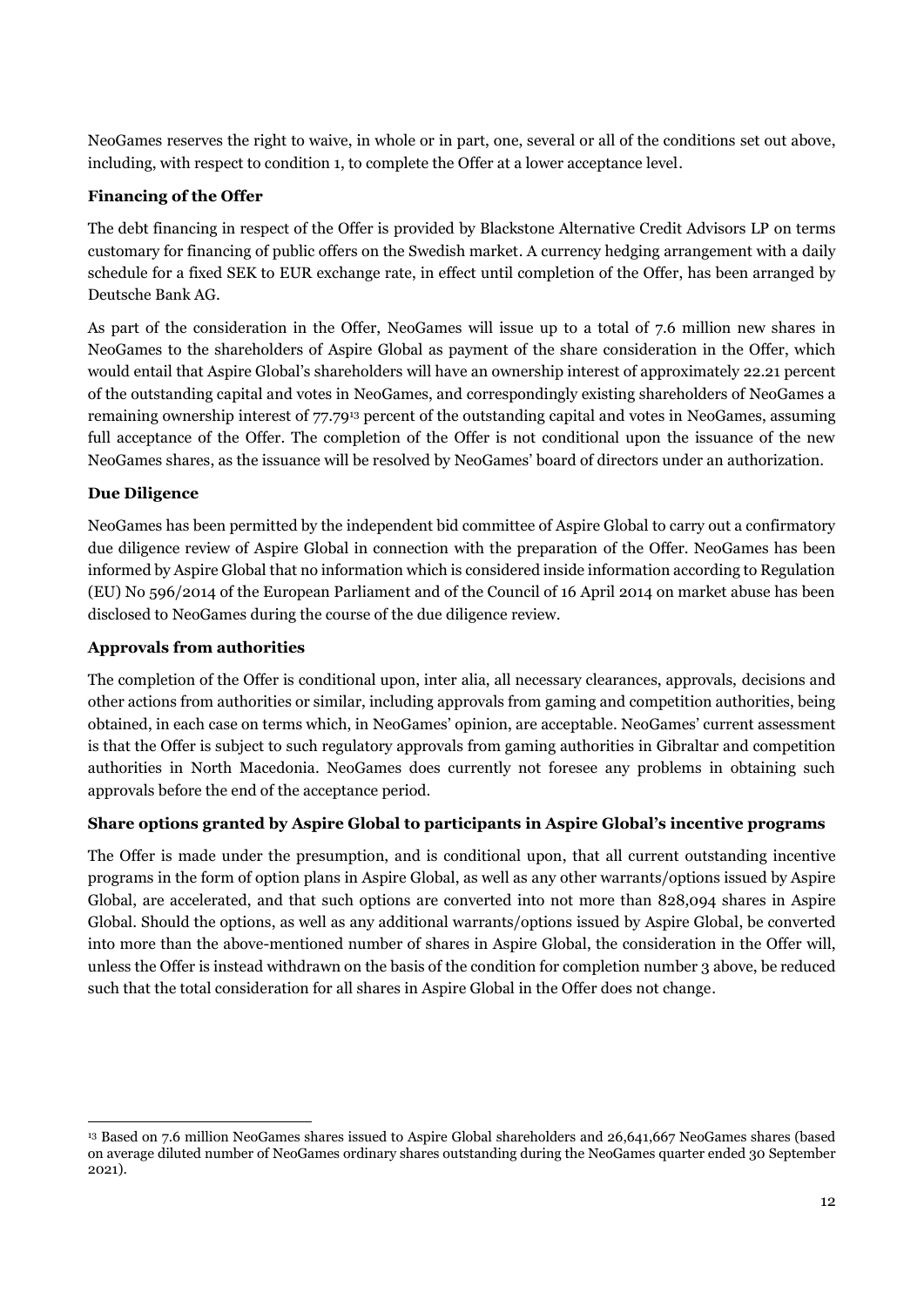# **Preliminary timetable<sup>14</sup>**

| Publication of the offer document | 4 April 2022              |
|-----------------------------------|---------------------------|
| Acceptance period                 | 5 April 2022 – 3 May 2022 |
| Commencement of settlement        | 17 May 2022               |

NeoGames reserves the right to amend the acceptance period, as well as the settlement date. A notice of any such amendment will be announced by NeoGames by means of a press release in accordance with applicable rules and regulations. In the event that NeoGames, after the acceptance period, declares the Offer unconditional and thereafter extends the acceptance period, it will, as described above, for practical reasons not be possible to cater for elections made under the Mix & Match Facility with regard to acceptances received after the Offer has been declared unconditional. Shareholders in Aspire Global accepting the Offer during a potential extension after the Offer has been declared unconditional will thus receive the Base Case Alternative in the Offer, consisting of 50 percent cash and 50 percent NeoGames shares in the form of Swedish depository receipts.

### **Compulsory redemption and delisting**

Provided that the condition for completion number 2 above is fulfilled and if NeoGames, whether in connection with the Offer or otherwise, acquires shares representing not less than 90 percent of the total number of shares in Aspire Global, NeoGames intends to initiate an acquisition the remaining shares in accordance with Aspire Global's amended articles of association. In connection therewith, NeoGames intends to promote a delisting of Aspire Global's shares from Nasdaq First North.

### **Statement from the Swedish Securities Council**

The Swedish Securities Council (Sw. *Aktiemarknadsnämnden*) has, in statement AMN 2022:02, granted NeoGames an extension for the period for preparing and publishing an offer document from six weeks after announcement of the Offer to eleven weeks after such date.

#### **About NeoGames**

NeoGames, incorporated in Luxembourg, is a technology-driven global provider of iLottery solutions for national and state-regulated lotteries. NeoGames' full-service solution combines proprietary technology platforms and services with the experience and expertise required to manage successful iLottery operations. NeoGames' game studio includes an extensive portfolio of engaging online lottery games that deliver a compelling player experience and significant value to lottery clients. As a trusted partner to lotteries worldwide, the Company works with its customers to maximize their success, offering a comprehensive solution that empowers them to deliver enjoyable and profitable iLottery programs to their players, generate more revenue, and direct proceeds to good causes. Further information about NeoGames is available at: www.neogames.com.

#### **About Aspire Global**

-

Aspire Global is a leading B2B-provider of iGaming solutions, offering companies everything they need to operate a successful iGaming brand, covering casino and sports. Aspire Global's B2B-offering comprises a technical platform, proprietary casino games, a proprietary sportsbook, a game aggregator and managed services. Aspire Global also distributes third-party and proprietary games to external partners, through the acquisitions of game-aggregator and game studio Pariplay in 2019 and of BtoBet, a sportsbook provider, in 2020. Aspire Global operates in 30 regulated markets spanning Europe, America and Africa, including

<sup>14</sup> All dates are preliminary and may be subject to change.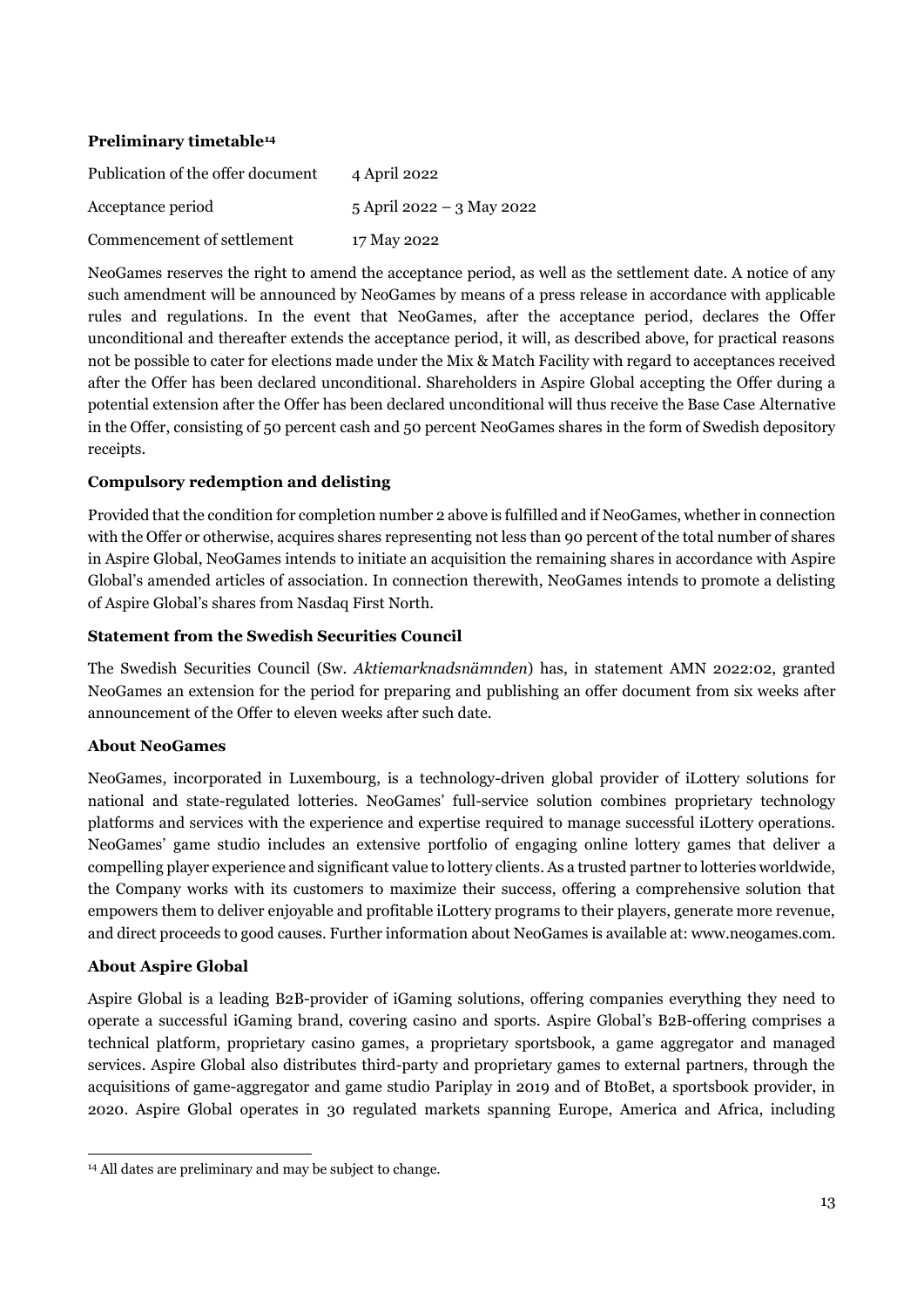countries such as the United States, United Kingdom, Denmark, Portugal, Spain, Poland, Ireland, Nigeria, Columbia and Mexico. Offices are located in Malta, Israel, Bulgaria, Ukraine, North Macedonia, India, Italy and Gibraltar. Aspire Global was founded in 2005 and has been listed on Nasdaq First North since 2017. Further information about Aspire Global is available at: www.aspireglobal.com.

### **The combined company**

### *Preliminary combined information regarding the combined company*

The combination of NeoGames and Aspire Global will result in a well-diversified iLottery, digital sports betting and casino B2B leader in the global gaming marketplace, and will provide customers full turnkey technology solutions with respect to their iLottery, digital sports betting and casino offerings. The combined company will have a true global presence, servicing customers in more than a dozen U.S. states, over ten countries throughout Europe, as well as operations throughout high growth regions such as Latin America and Africa.

### *Preliminary combined financial information*

The historical, non-IFRS, financial information presented below is based on the unaudited financial information publicly disclosed by NeoGames and Aspire Global for the nine months ended 30 September 2021, subject to certain adjustments, as explained in the accompanying notes. The purpose of these adjustments, such as with respect to Aspire Global's B2C segment that was divested by Aspire Global in December 2021, is to provide investors with management's estimate of a representative summary of key financial results from the combination of the two businesses, taking into account the share and cash consideration reflected in the Offer.

Pro forma financial information will be included in future disclosures relating to the Offer which may differ substantially from the combined financial information contained herein. The information set forth below does not necessarily reflect the results or the financial position that NeoGames and Aspire Global together would have if they had conducted their operations as a group during the same period. For instance, expected synergies have not been taken into account. This information is also not indicative of what the combined company's future results will be. The financial information presented below has not been audited or otherwise reviewed by NeoGames' or Aspire Global's auditors or any other third parties.

All of the financial information of Aspire Global presented below, has been adjusted from EUR to USD, using an EUR to USD conversion ratio of 1.19, which was the average USD/EUR conversion rate for the nine months ended 30 September 2021.

|                                                           | USD in Millions – YTD 30 September 2021 |                        |                         |
|-----------------------------------------------------------|-----------------------------------------|------------------------|-------------------------|
|                                                           | <b>NeoGames</b>                         | <b>Aspire Global</b>   | <b>Combined results</b> |
| Revenue & Share in Joint Venture<br>Revenue Interests (1) | \$61.9 <sup>(2)</sup>                   | \$144.3 <sup>(3)</sup> | \$206.2                 |
| Adjusted EBITDA                                           | \$25.5 <sup>(4)</sup>                   | \$25.9 <sup>(5)</sup>  | \$51.4                  |
| <b>EBIT</b>                                               | $$13.8\,^{(6)}$                         | \$18.1 <sup>(7)</sup>  | \$31.9 <sup>(8)</sup>   |

<sup>(1)</sup> Revenue presentation accounting policies vary between NeoGames and Aspire Global. As NeoGames revenues for the nine months ended 30 September 2021 were recognized on a net basis, Aspire Global revenues for the same period were recognized on a gross and net basis, depending on segment, all as disclosed in the companies' respective financial reports.

- (2) Includes NeoGames revenues, adjusted to exclude revenues generated from service contract with Aspire Global, and adding the NeoGames Share in NPI Revenue Interests of USD 25 million.
- (3) Aspire Global revenues as reported by Aspire Global: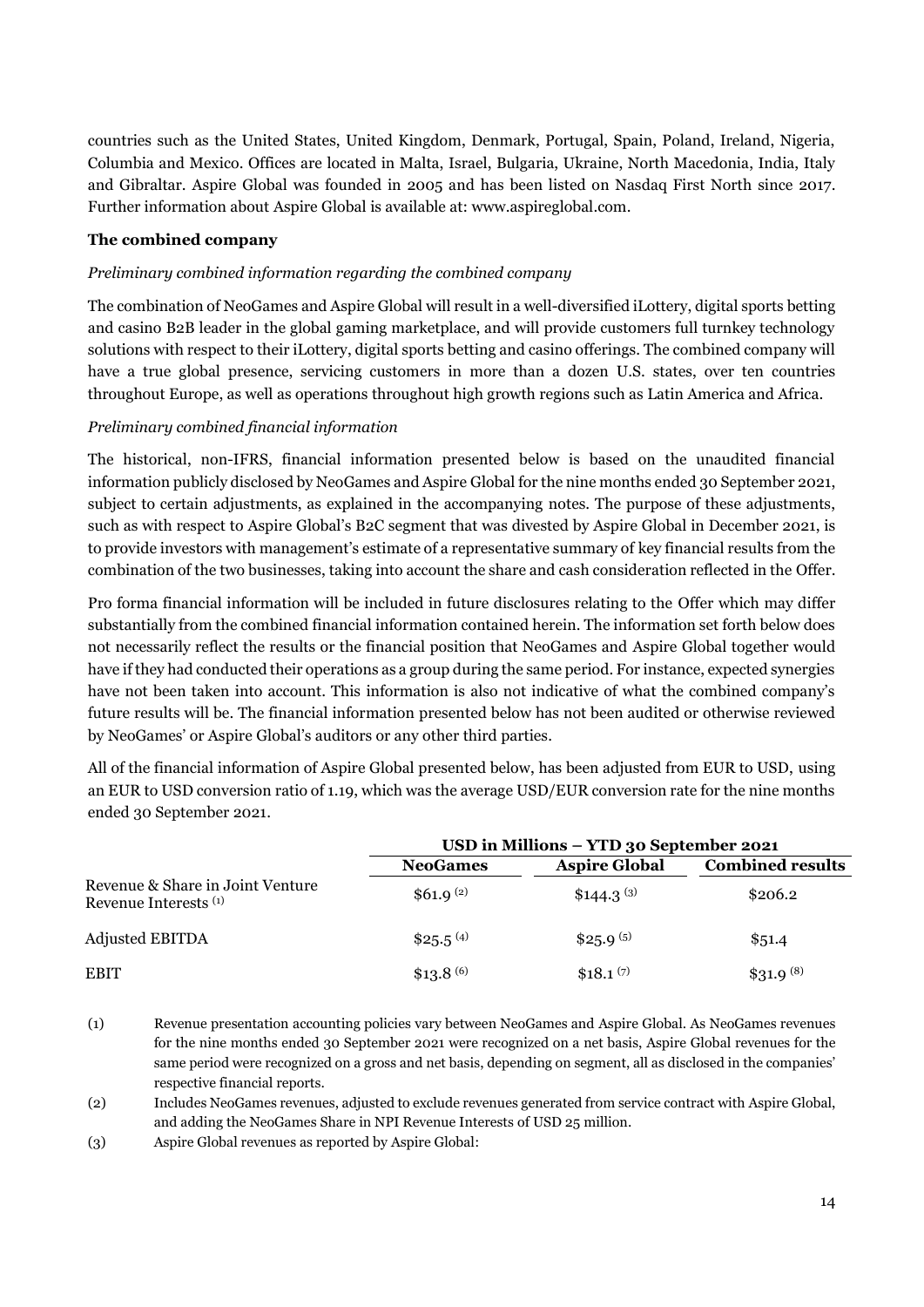- a. Adjusted to exclude revenues generated from Aspire Global's B2C segment, which was divested by Aspire Global on 1 December 2021.
- b. Adjusted to include estimated revenues that would have been generated from Aspire Global's contract with Esports Technologies with respect to Aspire Global's B2C business as if such contract had been entered into on 1 January 2021 and based on the results of the B2C business as reported by Aspire Global for such period of time.
- (4) Adjusted EBITDA as reported by NeoGames.
- (5) Aspire Global adjusted EBITDA calculated as follows: EBITDA as reported by Aspire Global, adding charges associated with share based compensation and deducting Aspire Global's share in losses of an associated companies.
	- a. Operating expenses are adjusted to exclude operating expenses associated with Aspire Global's B2C segment, and to include estimated operating expenses that would have been incurred in connection with Aspire Global's contract with Esports Technologies as if such contract had been entered into on 1 January 2021.
- (6) Calculated as follows: Adjusted EBITDA as provided herein, adding charges associated with share based compensation and depreciation and amortization charges.
- (7) Calculated as follows: Adjusted EBITDA as provided herein, adding charges associated with share based compensation and depreciation and amortization charges, adjusted to exclude depreciation and amortization associated with Aspire Global's B2C segment.
- (8) Combined EBIT excludes transaction related expenses and amortization associated with transaction related intangibles.

#### Pro Forma EBT/Share

|                                                                      | USD in Millions (other than per share<br>information) – YTD 30 September<br>2021 |                         |
|----------------------------------------------------------------------|----------------------------------------------------------------------------------|-------------------------|
|                                                                      | <b>NeoGames</b>                                                                  | <b>Combined results</b> |
| Interest and finance-related expenses                                | \$4.0                                                                            | \$15.3 <sup>(9)</sup>   |
| EBT <sub>(10)</sub>                                                  | \$9.8                                                                            | \$16.6                  |
| Fully Diluted Weighted average number of ordinary shares outstanding | 26.6                                                                             | $34.2^{(11)}$           |
| EBT / Share<br>EBT / Share % Accretion                               | \$0.37                                                                           | \$0.49<br>32%           |

(9) Calculated as follows: NeoGames interest and finance related expense, adding Aspire Global's interest income with respect to funding to related group, finance income and finance expenses and interest and other financing charges associated with raising a loan to partially fund the Offer, calculated retrospective as of 1 January 2021 and using the stated interest rate of such loan (6.25 percent per annum).

(10) EBIT as reported herein less interest and finance-related expenses.

(11) Includes 7.6 million newly issued NeoGames shares issued as part of the consideration for the transaction.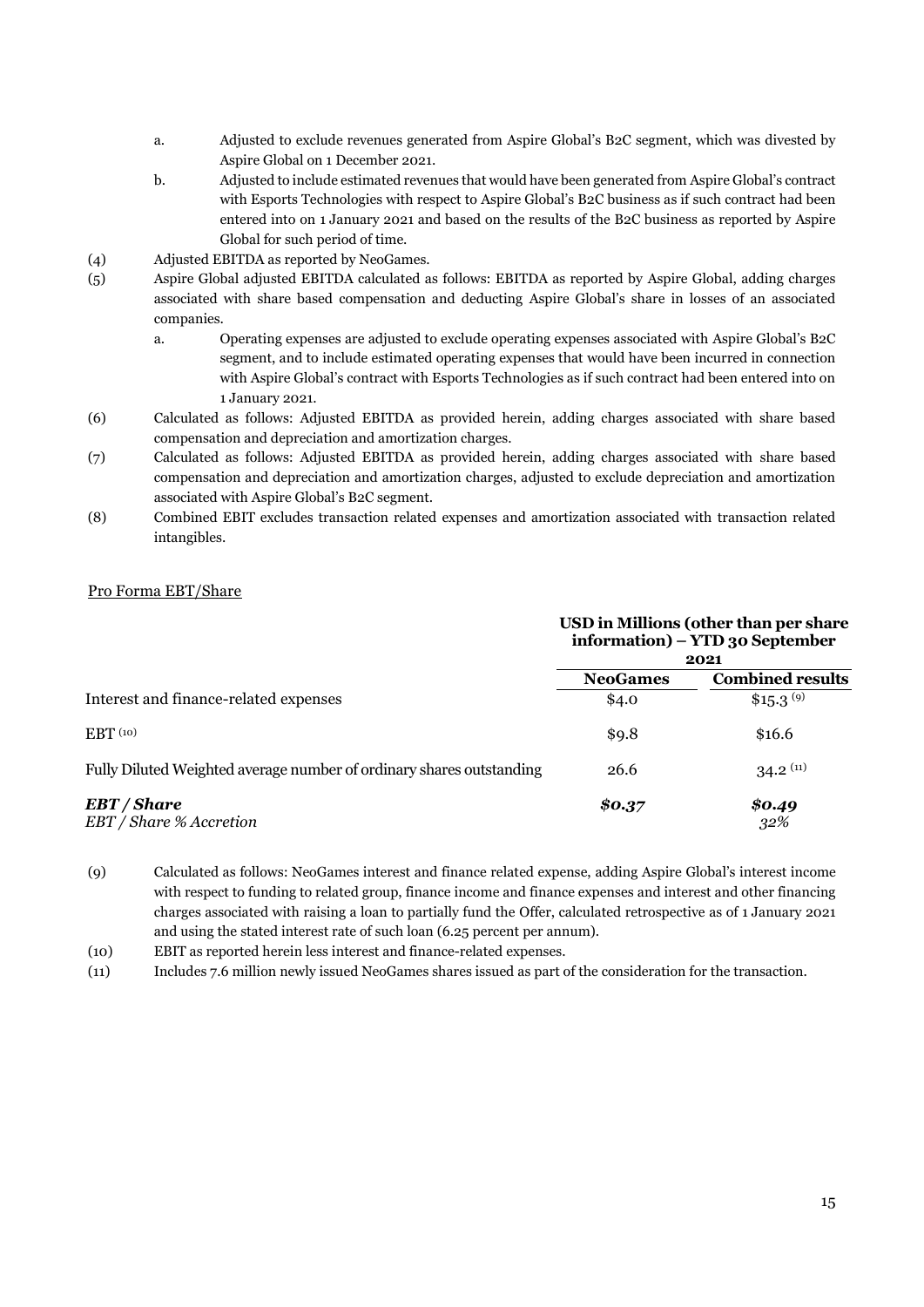### Reconciliation of Comprehensive Income to Adjusted EBITDA

|                                                    | USD in Thousands – YTD 30<br>September 2021 |
|----------------------------------------------------|---------------------------------------------|
| Net and total comprehensive income                 | \$8,210                                     |
| <b>Income Taxes</b>                                | \$1,641                                     |
| Interest and finance-related expenses              | \$3,989                                     |
| <b>EBIT</b>                                        | \$13,840                                    |
| Depreciation and amortization                      | \$10,656                                    |
| <b>EBITDA</b>                                      | \$24,496                                    |
| Initial public offering costs                      |                                             |
| Share based compensation                           | \$820                                       |
| Company share of NPI depreciation and amortization | \$165                                       |
| <b>Adjusted EBITDA</b>                             | \$25,481                                    |

### **Governing law and disputes**

The Offer, as well as any agreements entered into between NeoGames and the shareholders in Aspire Global as a result of the Offer, shall be governed and construed in accordance with substantive Swedish law. Any dispute concerning the Offer, or which arises in connection therewith, shall be settled exclusively by Swedish courts, with the Stockholm District Court (Sw. *Stockholms tingsrätt*) as first instance.

The Takeover Rules and the Swedish Securities Council's statements and rulings regarding interpretation and application of the Takeover Rules, and, where applicable, the Swedish Securities Council's interpretation and application of the formerly applicable Rules on Public Offers for the Acquisition of Shares issued by the Swedish Industry and Commerce Stock Exchange Committee (Sw. *Näringslivets Börskommitté*) are applicable to the Offer.

#### **Advisors**

In connection with the Offer, NeoGames has retained Stifel as financial and debt advisor, Hannes Snellman Attorneys Ltd as legal advisor in Sweden, Herzog Fox & Neeman as legal advisor in Israel, Latham & Watkins, LLP as legal advisor in the United States, Allen & Overy SCS as legal advisor in Luxembourg and Camilleri Preziosi Advocates as legal advisor in Malta.

# **Contacts and information about the Offer**

Mr. Raviv Adler, CFO

Email: ir@neogames.com

Tel: +972 73 372 3107

Information about the Offer is made available at NeoGames' website: ir.neogames.com/offer-page

#### **Important information**

NeoGames discloses the information provided herein pursuant to the Takeover Rules. The information was submitted for announcement at 10:15 p.m. (CET) on 17 January 2022.

This press release has been published in Swedish and English. In the event of any discrepancy in content between the two language versions, the Swedish version shall prevail.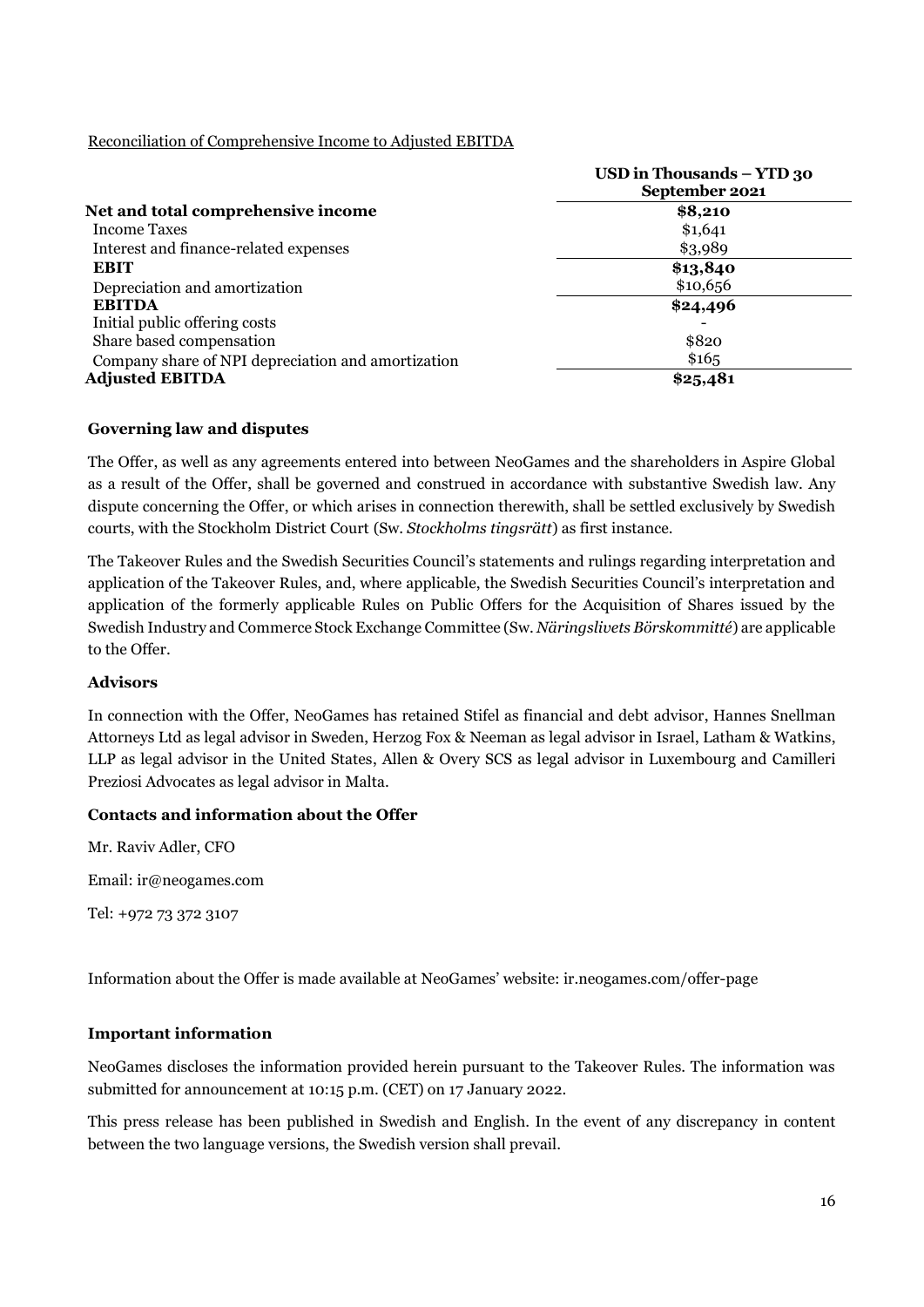The Offer is not being made, directly or indirectly, in or into Australia, Canada, Hong Kong, Japan, New Zealand, South Africa or Switzerland or in any other jurisdiction where such offer pursuant to legislation and regulations in such relevant jurisdiction would be prohibited by applicable law, by use of mail or any other communication means or instrumentality (including, without limitation, facsimile transmission, electronic mail, telex, telephone and the Internet) of interstate or foreign commerce, or of any facility of national securities exchange or other trading venue, of Australia, Canada, Hong Kong, Japan, New Zealand, South Africa or Switzerland, and the Offer cannot be accepted by any such use or by such means, instrumentality or facility of, in or from, Australia, Canada, Hong Kong, Japan, New Zealand, South Africa or Switzerland. Accordingly, this press release or any documentation relating to the Offer are not being and should not be sent, mailed or otherwise distributed or forwarded in or into Australia, Canada, Hong Kong, Japan, New Zealand, South Africa or Switzerland.

This press release is not being, and must not be, sent to shareholders with registered addresses in Australia, Canada, Hong Kong, Japan, New Zealand, South Africa or Switzerland. Banks, brokers, dealers and other nominees holding shares for persons in Australia, Canada, Hong Kong, Japan, New Zealand, South Africa or Switzerland must not forward this press release or any other document received in connection with the Offer to such persons.

The Offer and the information and documents contained in this press release are not being made and have not been approved by an authorized person for the purposes of section 21 of the UK Financial Services and Markets Act 2000 (the "**FSMA**"). Accordingly, the information and documents contained in this press release are not being distributed to, and must not be passed on to, the general public in the United Kingdom. The communication of the information and documents contained in this press release is exempt from the restriction on financial promotions under section 21 of the FSMA on the basis that it is a communication by or on behalf of a body corporate which relates to a transaction to acquire day to day control of the affairs of a body corporate; or to acquire 50 percent or more of the voting shares in a body corporate, within article 62 of the UK Financial Services and Markets Act 2000 (Financial Promotion) Order 2005.

#### **Cautionary Note Regarding Forward Looking Statements**

This press release contains forward-looking statements within the meaning of the Private Securities Litigation Reform Act of 1995. All statements contained in this release that do not relate to matters of historical fact should be considered forward-looking statements, including, without limitation, the potential opportunities and benefits of a combination of NeoGames and Aspire Global, and assumptions underlying such statements, as well as statements that include the words "expect," "intend," "potential," "plan," "believe," "project," "forecast," "estimate," "may," "should," "anticipate" and similar statements of a future or forward-looking nature. These forward-looking statements are based on management's current expectations. These statements are neither promises nor guarantees, but involve known and unknown risks, uncertainties and other important factors that may cause actual results, performance or achievements to be materially different from any future results, performance or achievements expressed or implied by the forward-looking statements, including the factors discussed under the caption "Risk Factors" in NeoGames' Annual Report on Form 20-F filed with the U.S. Securities and Exchange Commission ("**SEC**") for the fiscal year ended December 31, 2020, as such factors may be updated from time to time in NeoGames' other filings with the SEC, which are accessible on the SEC's website at www.sec.gov. In addition, NeoGames operates in a very competitive and rapidly changing environment, and new risks emerge from time to time. It is not possible for NeoGames' management to predict all risks, nor can we assess the impact of all factors on our business or the extent to which any factor, or combination of factors, may cause actual results to differ materially from those contained in any forwardlooking statements that NeoGames may make. In light of these risks, uncertainties and assumptions, the forward-looking events and circumstances discussed in this release are inherently uncertain and may not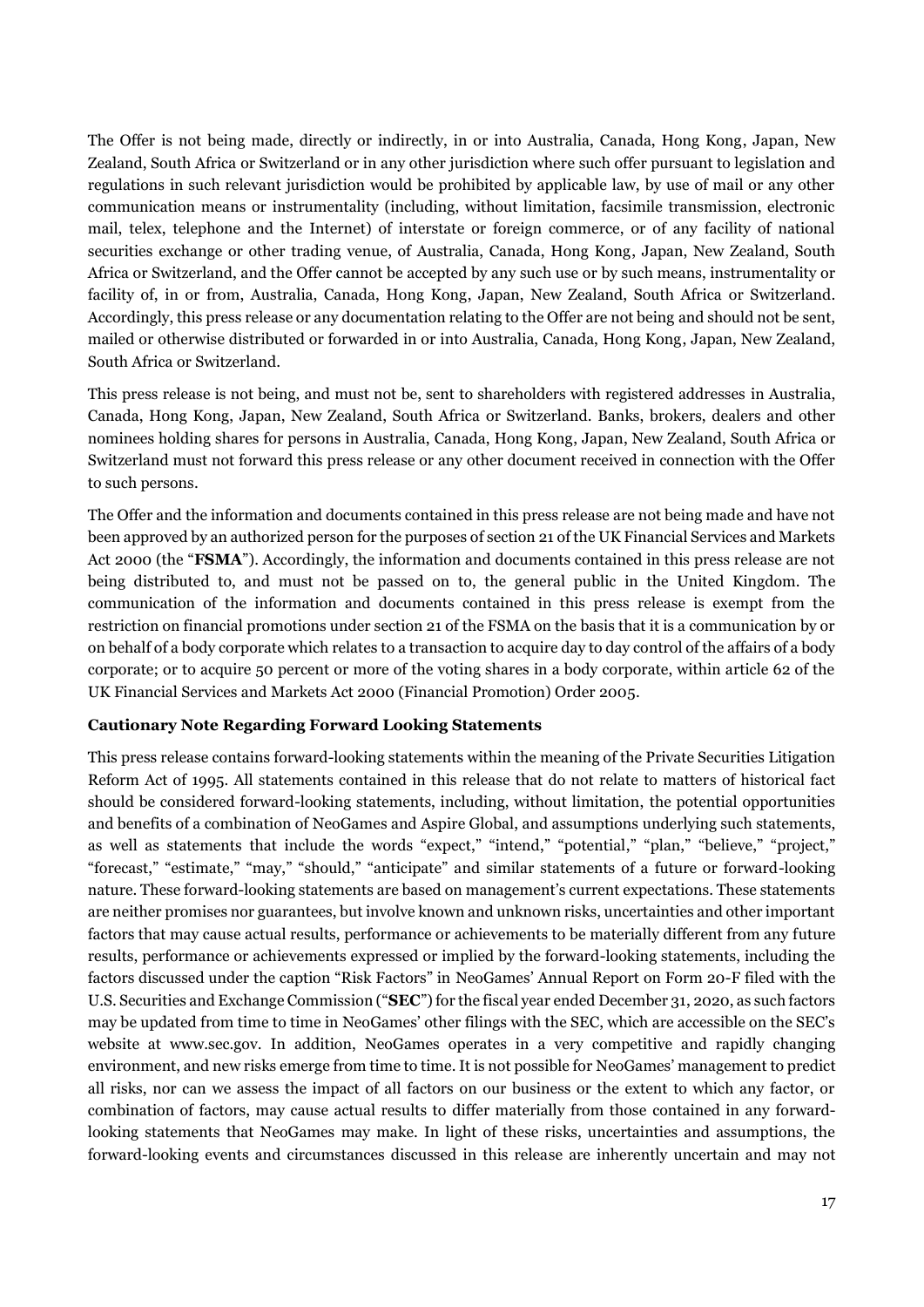occur, and actual results could differ materially and adversely from those anticipated or implied in the forwardlooking statements. Furthermore, completion of the Offer and closing of the combination between NeoGames and Aspire Global is subject to various conditions and there can be no assurances that the transaction will be consummated. Accordingly, you should not rely upon forward-looking statements as predictions of future events. In addition, the forward-looking statements made in this release relate only to events or information as of the date on which the statements are made in this release. Except as required by law, we undertake no obligation to update or revise publicly any forward-looking statements, whether as a result of new information, future events or otherwise, after the date on which the statements are made or to reflect the occurrence of unanticipated events.

### **Special notice to shareholders in the United States**

The Offer described in this press release is made for the issued and outstanding shares of Aspire Global, a company incorporated under Maltese law, and is subject to Maltese and Swedish disclosure and procedural requirements, which are different from those of the United States. Shareholders in the United States are advised that the shares of Aspire Global are not listed on a U.S. securities exchange and that Aspire Global is not subject to the periodic reporting requirements of the U.S. Securities Exchange Act of 1934, as amended (the "**U.S. Exchange Act**"), and is not required to, and does not, file any reports with the U.S. Securities and Exchange Commission (the "**SEC**") thereunder.

The Offer is made in the United States pursuant to Section 14(e) and Regulation 14E of the U.S. Exchange Act, subject to exemptions provided by Rule  $14d - 1(c)$  under the U.S. Exchange Act for a Tier I tender offer (the "**Tier I Exemption**") and Rule 802 under the U.S. Securities Act of 1933 (the "**802 Exemption**"), and otherwise in accordance with the disclosure and procedural requirements of Swedish law, including with respect to withdrawal rights, the Offer timetable, settlement procedures, waiver of conditions and timing of payments, which are different from those applicable under U.S. domestic tender offer procedures and law. Holders of the shares of Aspire Global domiciled in the United States (the "**U.S. Holders**") are encouraged to consult with their own advisors regarding the Offer.

Aspire Global's financial statements and all financial information included herein, or any other documents relating to the Offer, have been or will be prepared in accordance with IFRS and may not be comparable to the financial statements or financial information of companies in the United States or other companies whose financial statements are prepared in accordance with U.S. generally accepted accounting principles. The Offer is made to the U.S. Holders on the same terms and conditions as those made to all other shareholders of Aspire Global to whom an offer is made. Any information documents, including the offer document, are being disseminated to U.S. Holders on a basis comparable to the method pursuant to which such documents are provided to Aspire Global's other shareholders.

As permitted under the Tier I Exemption, the settlement of the Offer is based on the applicable Swedish law provisions, which differ from the settlement procedures customary in the United States, particularly as regards to the time when payment of the consideration is rendered. The Offer, which is subject to Swedish law, is being made to the U.S. Holders in accordance with the applicable U.S. securities laws, and applicable exemptions thereunder, in particular the Tier I Exemption and the 802 Exemption. To the extent the Offer is subject to U.S. securities laws, those laws only apply to U.S. Holders and thus will not give rise to claims on the part of any other person. The U.S. Holders should consider that the price for the Offer is being paid in SEK and that no adjustment will be made based on any changes in the exchange rate.

It may be difficult for Aspire Global's shareholders to enforce their rights and any claims they may have arising under the U.S. federal or state securities laws in connection with the Offer, since Aspire Global and NeoGames are located in countries other than the United States, and some or all of their officers and directors may be